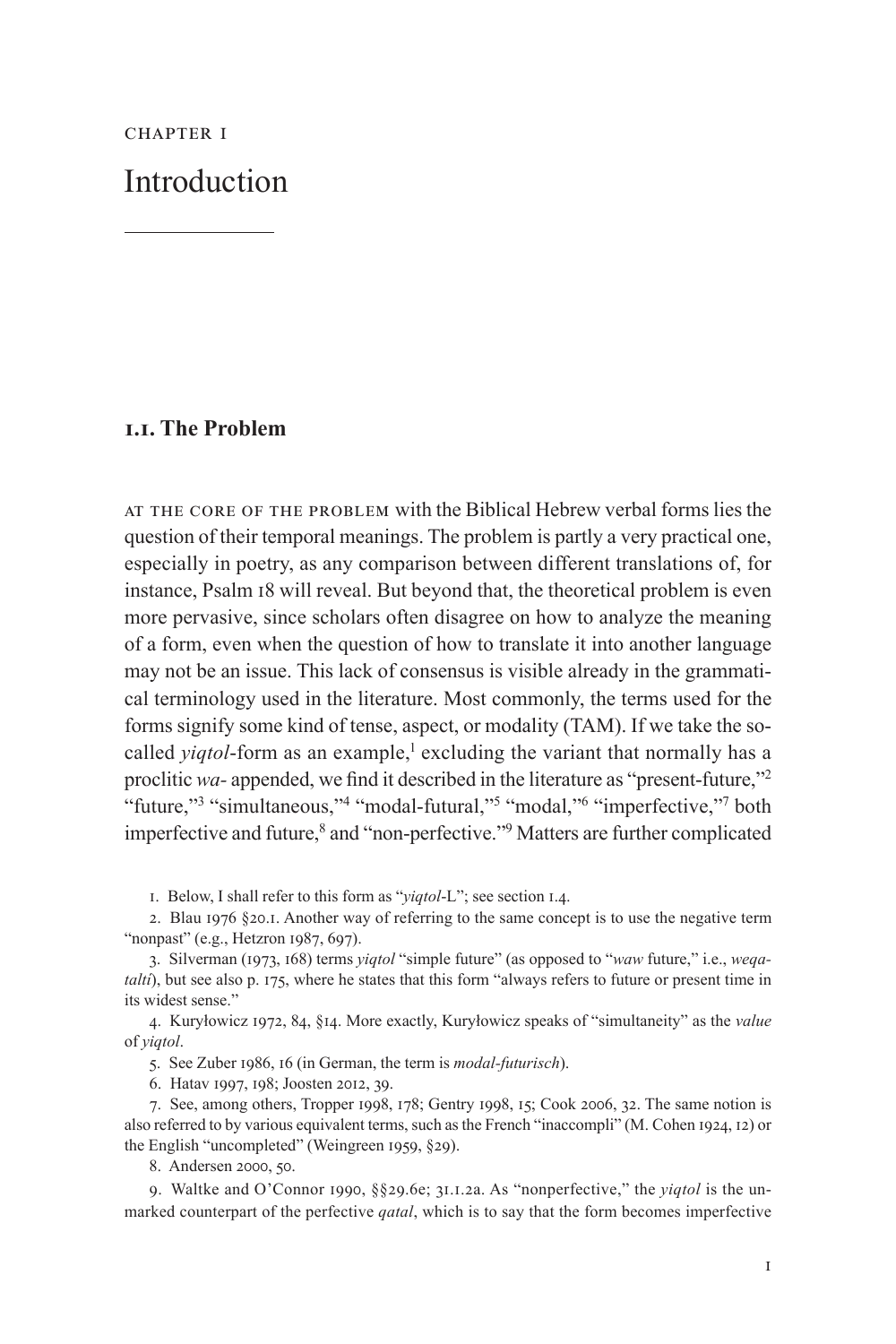by the existence of various grammatical terms that relate in unclear ways to the TAM categories. For example, in Diethelm Michel's nomenclature, *yiqtol* expresses "abhängige Handlung" ("dependent action"),<sup>10</sup> Péter Kustár through a similar notion calls the form "determiniert" ("determined"), $<sup>11</sup>$  and Wolfgang</sup> Schneider (among others) says that its fundamental property is to indicate a certain *Sprechhaltung* ("linguistic attitude"), which characterizes the subtype of discourse that he calls "Besprechen" ("discussion").<sup>12</sup> Harald Baayen follows Schneider but employs the term "focal referential concern" for the same function.<sup>13</sup>

One of the challenges for semantic interpretation is to strike a balance between the descriptive and the explanatory aspects of the analysis. Many scholars would agree that the old classification of *yiqtol* as a future tense is of a rather descriptive kind and that the shift to the aspect-based approach that began to gain prominence in the nineteenth century was an attempt at establishing a terminology with more explanatory reach. Even if the success of this undertaking might be disputed, a reasonable goal for a study of verbal semantics should be to go deeper than to call the form by the same name as its most frequent equivalent in, for example, Greek, Latin, or English. Accordingly, with regard to the many suggested meaning-labels for *yiqtol*, we would like to know how each of them relates to the whole range of temporal meanings that the form is able to express. That is, if the *yiqtol* is an imperfective rather than a future form, does that mean that the imperfective meaning may give rise to the very common future meaning of the form by means of some inferential process? Or, if it is a future, how are the nonfuture meanings of the form to be accounted for? The same type of questions, of course, could be posed with regard to the other forms of the system. We should not accept the answer that the temporal meaning of the forms depends solely on contextual factors and has nothing to do with factors internal

when contrasted with the perfective form, even though by itself it is neither perfective nor imperfective.

<sup>10.</sup> Michel (1960, 254) describes the semantic difference between *yiqtol* and the perfect, or *qatal*, as follows: "Das Perfectum wird zur Wiedergabe einer Handlung gewählt, wenn diese als selbstgewichtig, als absolute angesehen wird [. . .]. Das Imperfectum wird zur Wiedergabe einer Handlung gewählt wenn diese ihre Bedeutung von etwas ausserhalb der Handlung selbst liegendem bekommt, also relativ ist."

<sup>11.</sup> Kustár (1972, 44–46) claims that his concept "determiniert," as well as its counterpart "determinierend" (represented by *qatal*), are aspects. His definition of aspect is very far from mainstream, though, and it is difficult to see how it can be functionally related with the other categories in the TAM-complex.

<sup>12.</sup> The linguistic attitude characteristic of *Besprechen*, or discussion, is a tense and responsive state of mind. Thus Schneider (2001, §48.1): "Besprechende Rede **engagiert** ihn [i.e., the listener]: Sprecher und Hörer haben zu agieren und zu reagieren."

<sup>13.</sup> Baayen 1997, 247. Both Schneider and Baayen follow Weinrich (1977) in this regard. Other proponents of the same approach are Talstra and Niccacci (see 2.4).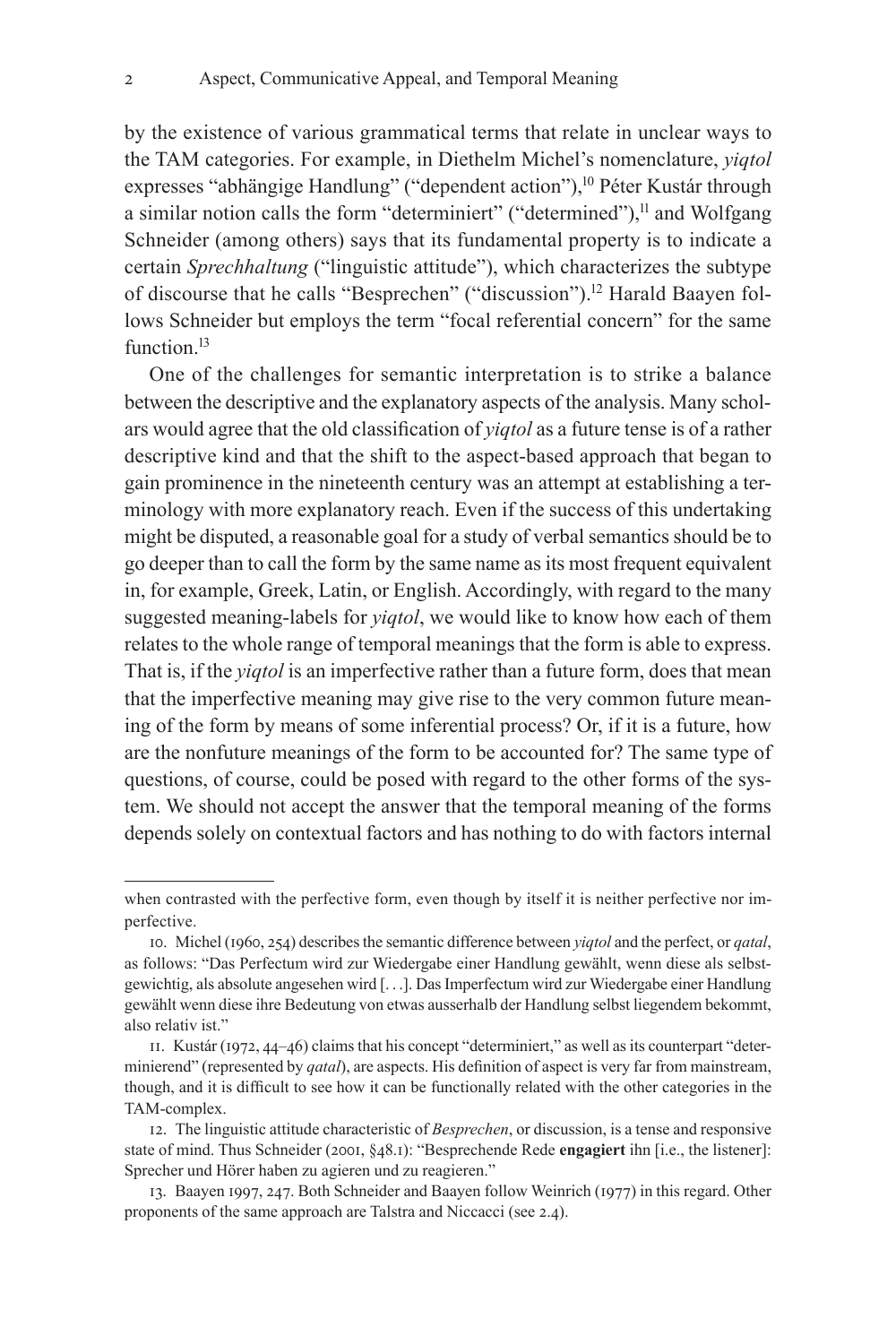to the forms, because they are, after all, used not randomly but in regular and fairly predictable ways.<sup>14</sup>

A complicating factor, however, is that even the meanings of the grammatical terms are disputed. This is particularly the case with aspect. To begin with, the classical aspect categories *completed* and *uncompleted* have been understood rather differently throughout their history—a fact that explains that the terms "perfect" and "perfective," both derived from the Latin *perfectum* ("completed"), mean different things in modern linguistics. Furthermore, many new aspect categories have been suggested, so that it is very difficult to get a clear idea of how many "aspects" there are, which they are, and how they relate to one another. To mention a few examples from Hebraistic studies, whereas Marcel Cohen works with the classical binary opposition of *accompli* and *inaccompli* (i.e., completed/uncompleted), Frithiof Rundgren counts three hierarchically arranged pairs—namely, *stative*:*fiens*, *cursive*:*constative*, and *punctual*:*neutral*—and Galia Hatav has the *progressive*, the *perfect*, and the *sequential*, and so forth.<sup>15</sup> More examples could be given. The word "aspect" as such is hardly sufficient to explain what linguistic phenomenon is being described in each of these proposed models. To this day, there is no authoritative and universally accepted definition of aspect. In some cases, this leads to confusion of aspect with other grammatical categories. For example, some would say that the typical perfect construction (like the English *I have done*) expresses perfect aspect; others would argue that it expresses the *relative tense* value of *anteriority*.

One of the strongest trends in the Hebraistics of the new millennium is the evolutionary, or grammaticalization approach (2.5). It sees the various meanings of the verbal forms as the result of an evolution that can be reconstructed, so that two or more meanings that can be expressed by the same form at a given time in the history of the language can be ordered in terms of their relative age. The conclusions about the relative age of the meanings are drawn on the basis of comparisons with the corresponding verbal forms in genetically related, and preferably older, languages, as well as comparisons with similar forms in languages of all families, ancient and modern (typological studies). Through such comparisons, a verbal form can be classified as an example of a certain crosslinguistic type, the development of which is known to be fairly predictable. Such

14. Answers to this effect have been suggested; see Sperber 1966, 591–92; Hughes 1970, 13; Greenstein 1988, 14. As opposed to those who call *yiqtol* "nonperfective" or "nonpast," these authors do not reckon with stable meanings in other forms of the verbal system, whereby the meaning of *yiqtol* can be defined. See also Baayen (1997, 245) on the *qatal*-form. Zuber (1986, 27) claims that there are two semantically distinct subsystems of verbal forms in Biblical Hebrew. Within each subsystem there are no semantic distinctions; the choice of form is made on purely stylistic grounds.

15. M. Cohen 1924, v, 12; Rundgren 1961, 72; Hatav 1997, 6–8.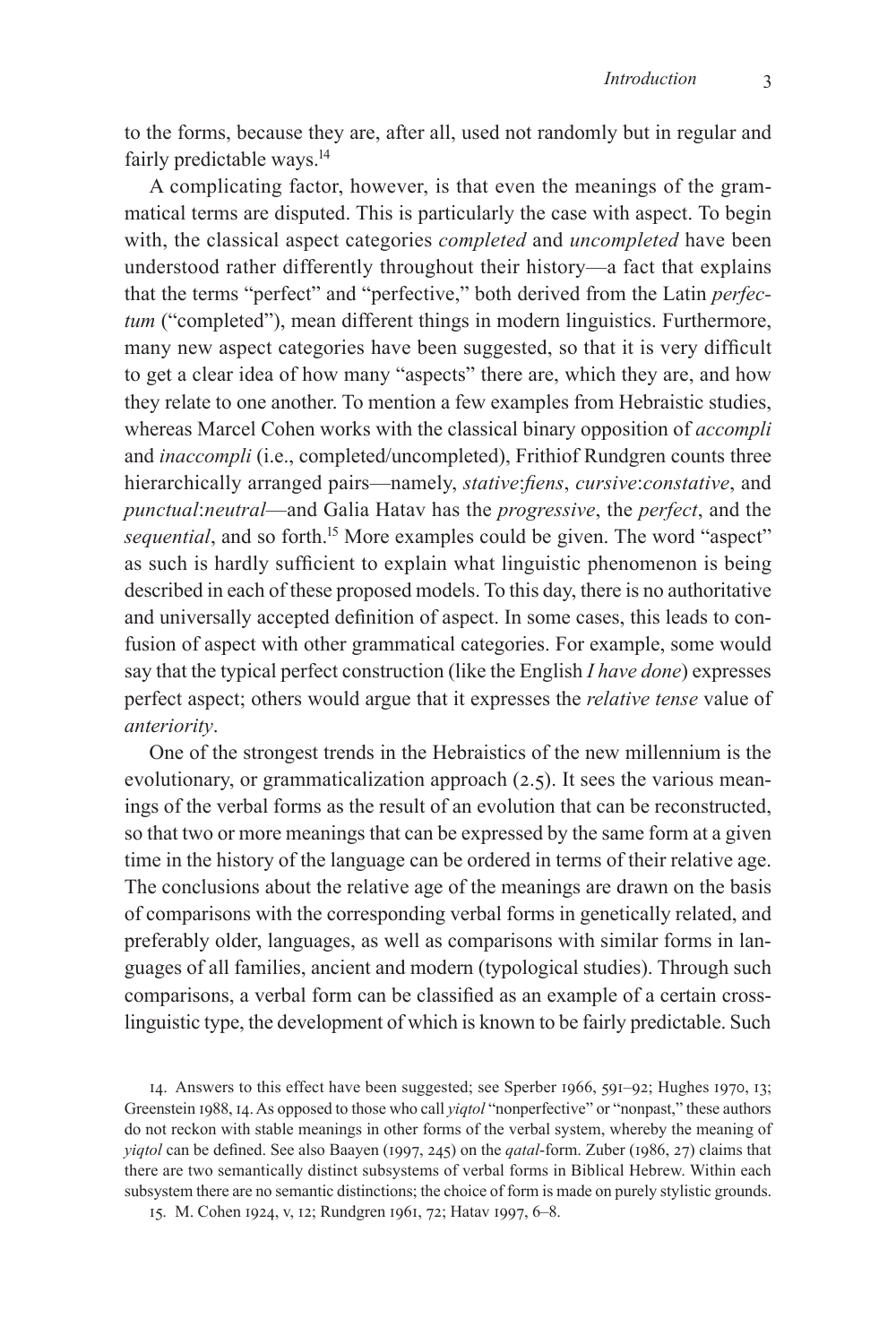studies confirm, for instance, that the stative/resultative and intransitive meaning expressed by the *qatal*-form (e.g., *yāšaḇtî*, "I am seated") is older than the perfect transitive *qatal* with active meaning (*kāṯaḇtî*, "I have written"), which, in turn, is older than the preterite interpretation of the form (*kāṯaḇtî*, "I wrote"). Each of these meanings can be likened to stations on a diachronic pathway, along which the verbal forms travel throughout their history—with the important qualification that verbal forms may retain old meanings alongside the new ones (they do not have to leave one station to get to the next, as it were). For Biblical Hebrew, two major pathways leading from some kind of "aspectual" to temporal meanings can be reconstructed. The one is from *resultative* to *past*, the other from *progressive* to *future*. 16 The former track is occupied by *qatal* and *wayyiqtol* (below: *yiqtol*-S), the latter by *qotel* and *yiqtol* (below: *yiqtol*-L).17

This outline indicates that the temporal meanings of the Biblical Hebrew verbal forms somehow derive from the aspectual ones. There are still many questions surrounding this development, especially from a theoretical point of view. How are the aspectual meanings of the forms to be defined? How does a certain aspectual meaning favor the development of a certain tense meaning? What is the semantic difference between the forms on the same diachronic pathway?

## **1.2. Aim**

The aim of the present study is to increase the understanding of how the expression of temporal meanings in Biblical Hebrew relates to the semantics of the verbal forms. The overarching aim will be accomplished through a synthesis of the following elements:

- 1. a definition of aspect and an application of this definition on the progressive and the resultative verbal types
- 2. an account of how tense meanings are derived from aspectual meanings
- 3. an application of the general theory to the Biblical Hebrew verbal system
- 4. an analysis of the semantic difference between the forms that belong on the same diachronic pathway

16. In section 3.4 we shall return to the question of what kind of aspect the progressive and the resultative are.

17. This description is very simplified, but it gives a general idea of the facts of main interest for this study. In reality, pathways intertwine so that a given source can have more than one endpoint and vice versa. For some examples of intertwined pathways, see Bybee, Perkins, and Pagliuca 1994, 105, 240–41. See also the discussion in section 2.5 below.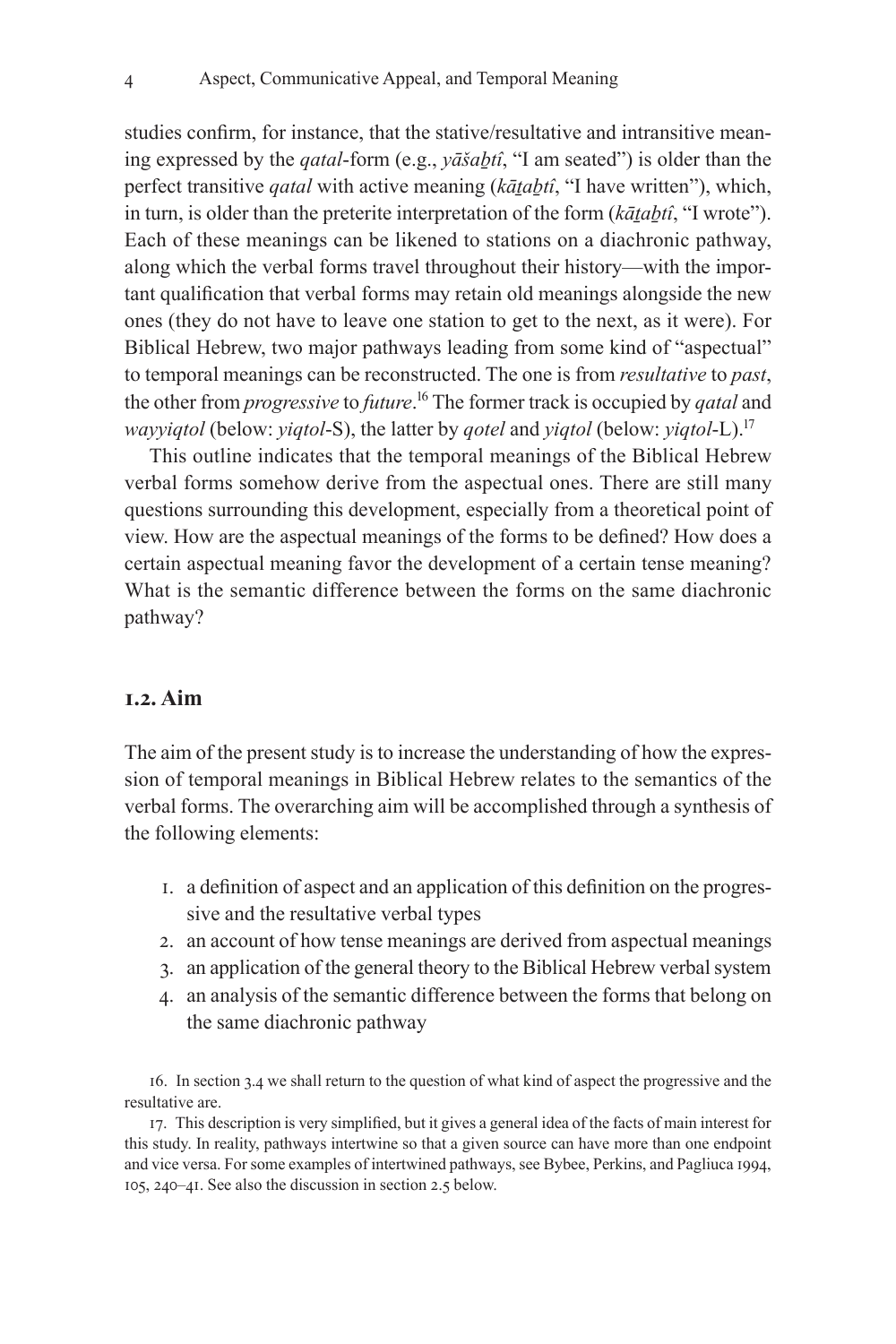A few comments on each of these four points is in order:

Point 1: Aclear, general definition of aspect is necessary in view of the widely differing opinions about what the term refers to and which aspectual categories there are. The definition has to take its point of departure in the classical notion of (un)completedness, and the ways it has been and can be interpreted, especially under the designation of (im)perfectivity (see section 2.2). It is further necessary to find out how the modern grammatical categories progressive and resultative fit with the concept of aspect, as well as to address the question of the distinction between aspect and relative tense (2.1, 2.2.3). The latter question is especially relevant to the debate about the nature of the so-called perfects.

Point 2: Given the fact that originally resultative and progressive forms tend to favor opposite tense meanings, it is to be assumed that something in the semantics of those forms invites the inference of those particular tense meanings. If this is the case, the definition of aspect has to accommodate this circumstance (3.5, 3.6).

Point 3: The classification of the Biblical Hebrew verbal forms in terms of their aspecto-temporal meanings is basically given by the typological scheme provided within the framework of grammaticalization studies, although there is some room for diverging opinions as to how to set up the inventory of Biblical Hebrew verbal forms. The choice made in the present study is dealt with in section 1.4.

Point 4: An important consideration with regard to the question of what constitutes the semantic difference between the forms on the same diachronic pathway is whether we should define that difference in terms of TAM or some other semantic category. An attempt to see the problem from a new angle is made in chapter 5 through a reinterpretation of Weinrich's notion of linguistic attitude (*Sprechhaltung*).

## **1.3. What "Meaning" Means**

A study of the meaning of verbal forms may become a bewildering enterprise if there is no decision about what is meant by "meaning." First of all, the reader should know that the word "meaning" in itself is not used as some kind of technical term in this study; that is, it means no less and no more than it does in everyday language. If more precision is required, either the word will be qualified, or other terms will be used. The following subsection  $(1, 3, 1)$  will treat the concepts of "semantic" and "pragmatic" meaning. This discussion prepares the ground for the discussion in subsection 1.3.2 about how to establish the "basic" semantic meanings of verbal forms.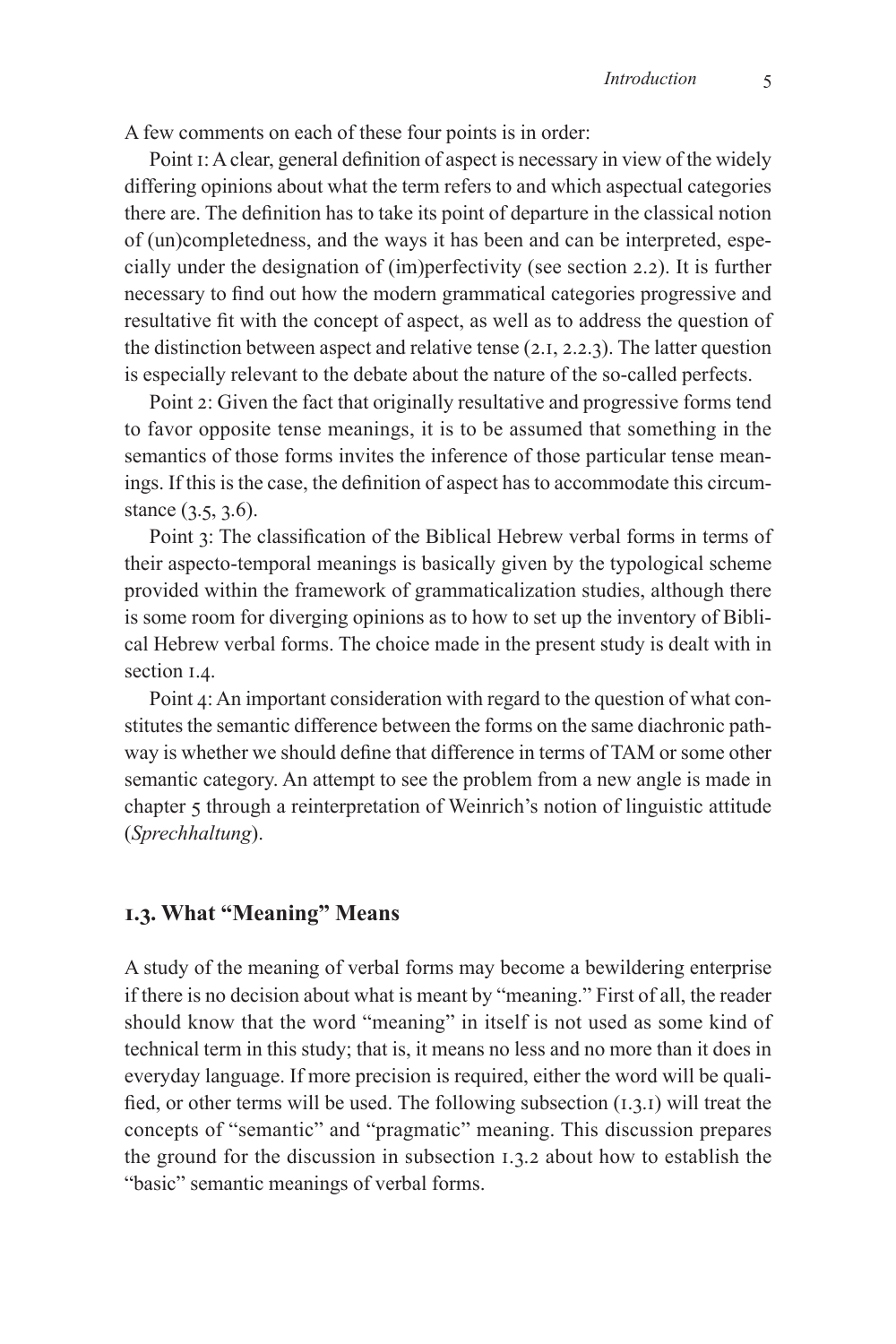### *1.3.1. Semantics and Pragmatics*

Language is a tool for communication, functioning within a communicative situation consisting of sender, receiver, and the things referred to. An important consequence of this, famously described by Karl Bühler in his *Sprachteorie*, is that the linguistic expression is many-sided and can only be fully understood in relation to each of these entities. For example, the cry "Wolf!" would, in Bühler's terminology, be interpreted at the same time as an *expression* (*Ausdruck*) of the mind, emotions, etc. of the sender, an *appeal* (*Appell*) to the attention, responsiveness, etc. of the receiver, and a *representation* (*Darstellung*) of the animal that is being denoted.18 Even though these three functions always cooccur, any one of them may come more or less to the fore depending on what particular speech-act is being performed. For instance, if the utterance "Wolf!" is intended as a warning, the appeal is felt very strongly. The expressive function would be more palpable if the same word were exclaimed by a person with a very strong (positive or negative) sentiment toward the animal, who unexpectedly came across a track of it in the neighborhood. Finally, the same word can be used first and foremost for representation—we may think of a more educational situation, where it is used as an answer to the question "What animal left this track?"

There is a certain asymmetry in the above example, however. We observe that, even though the interpretation of the speech acts containing the word "wolf " varies as to the relative dominance of expressive, representative, and appeal functions, one factor remains stable all the way through—namely, the representation of a particular kind of animal. In a certain sense, then, nouns, like "wolf," conventionalize, or encode representational function. However, not only representation but also expression and appeal can be encoded to various degrees, as in the interjections *yippee* (expression) and *hello* (appeal). A good example of the whole spectrum of functions may be the moods in Latin. Thus, whereas appeal dominates in the imperative (*dice*, "say!"), the balance tips toward the expressive side in the optative subjunctive (*dicas*, "may you say"), and toward the representative function in the indicative (*dicis*, "you say").

Now, most ordinary people would no doubt agree that not only the statement accomplished by the indicative but also the command encoded in the imperative and the wish expressed by the subjunctive are meanings of those same forms. It is equally certain, however, that within the linguistic discipline devoted to

<sup>18.</sup> Bühler 1965, 28–29. The example is mine. Note that the word "expression" is used here in two senses: when it occurs in the phrase "linguistic expression," it refers to the speech-product, whether in terms of a specific utterance or in terms of the linguistic forms that the utterance is consists of (morphemes, words, phrases); when it is used in isolation, it refers to the relation between the speaker and the linguistic expression.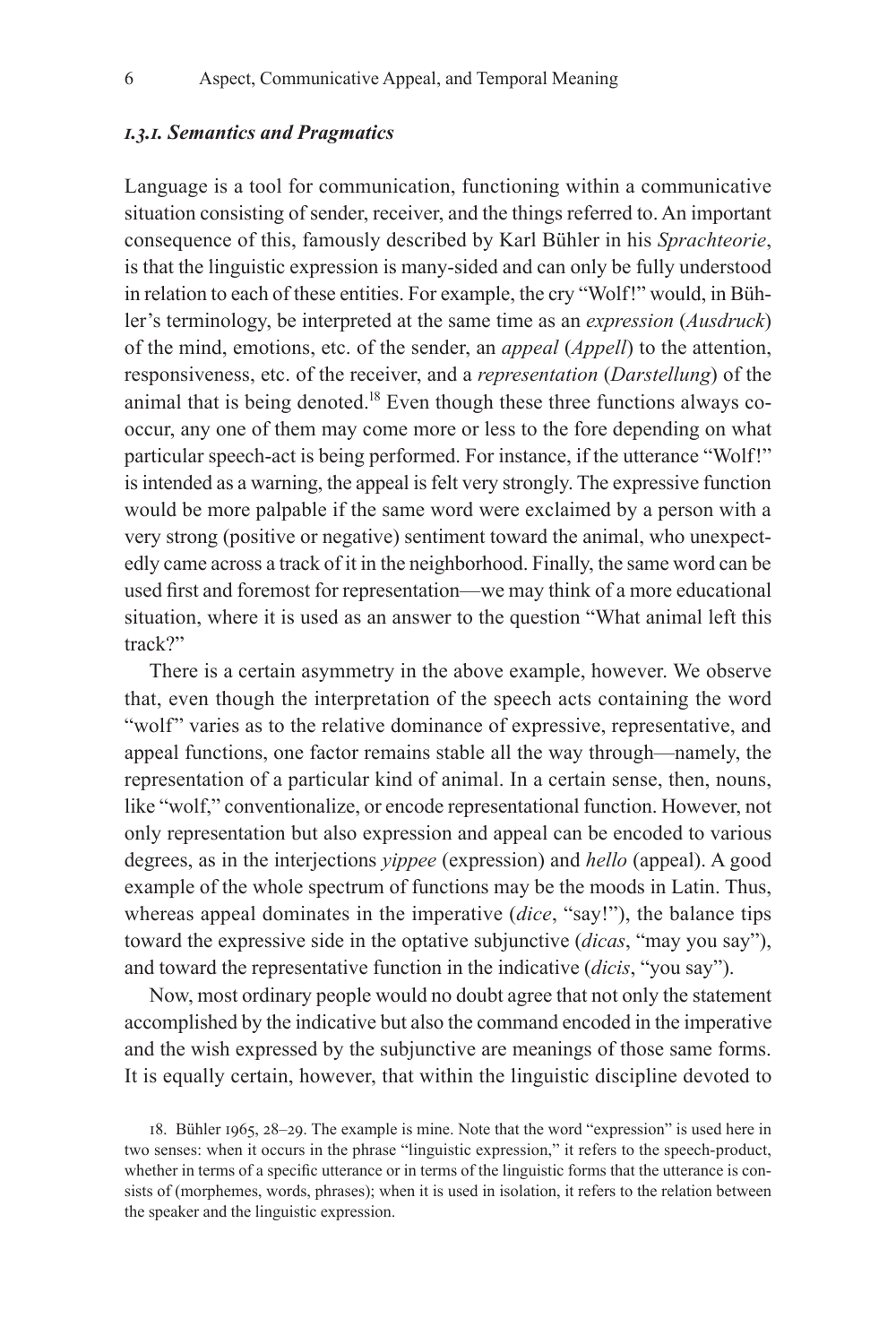the study of meaning in language—that is, *semantics*—representation is the function that has received by far the most attention. One may point to several reasons for this. First, representation is the dominant function in language.<sup>19</sup> Second, there has been intense activity among semanticists working within the field of truth-conditional semantics, a method that can only be applied to representation.20 Finally, influential theoreticians have explicitly stated that semantics concerns only the relation between the linguistic expressions and the things they represent.21 This has been done in an attempt to draw the line theoretically between semantics and the neighboring discipline of *pragmatics*. Thus, everything that concerns the relation between the linguistic utterance and the sender and receiver—that is, the *users* of the linguistic expression—has been assigned to pragmatics. Such a distinction excludes the study of expression and appeal (hence optative and imperative moods) from the province of semantics and confines it to the field of pragmatics.22 However, according to another distinction very commonly drawn, semantics has to do with *conventional* meaning and pragmatics with *situational* meaning.<sup>23</sup> By conventional meaning is understood a meaning that is encoded, or inherent, in a morpheme, word, or phrase. We may, for convenience's sake, call it a *semantic unit*. Situational meaning is a meaning that is associated with a semantic unit due to conditions in (a) specific context(s). In this view, expression and appeal can and should be treated in semantic analysis, since these functions can be encoded by semantic units and therefore also decoded from such units irrespective of context.

Obviously, we are left here with two incompatible conceptions of semantics and pragmatics. The question is which of them to choose.<sup>24</sup> In my opinion,

- 19. This point is stressed by Bühler (1965, 30).
- 20. See Palmer 1981, 42–43; Davis 1991, 7.

21. For historical outlines, see Lyons 1977, 114–17; Recanati 2004, 443–44.

22. The first and one of the most influential scholars to distinguish in this way between semantics and pragmatics was Charles Morris. In his *Foundations of the Theory of Signs* (1938), he stated that semantics is the study of "the relation of signs to the objects to which the signs are applicable," and pragmatics is the study of "the relation of signs to interpreters ["interpreters" corresponds to "sender" and "receiver" above]" (Morris [1938] 1971a, 21–22). The popularity of this simple and catchy formulation seems to have overshadowed the fact that Morris later widened the scope of semantics. In *Signs, Language, and Behavior* he states that "other modes of signification than the designative must be dealt with in semantics." According to the reformulated definition "*semantics* deals with the signification of signs in all modes of signifying" (Morris [1946] 1971b, 302). This is to say that semantics includes other functions than representation (representation corresponds to Morris's "designative mode of signification").

23. Recanati 2004, 445; Trask 1999, 243.

24. Recanati writes about the theoretical impasse arising from these conflicting views: "Some linguistic forms (e.g., *goodbye*, or the imperative mood) have a 'pragmatic' rather than a 'semantic' meaning: they have use conditions but do not 'represent' anything and hence do not contribute to the utterance's truth conditions. Because there are such expressions—and arguably there are many of them and every sentence contains at least one—we have to choose: either semantics is defined as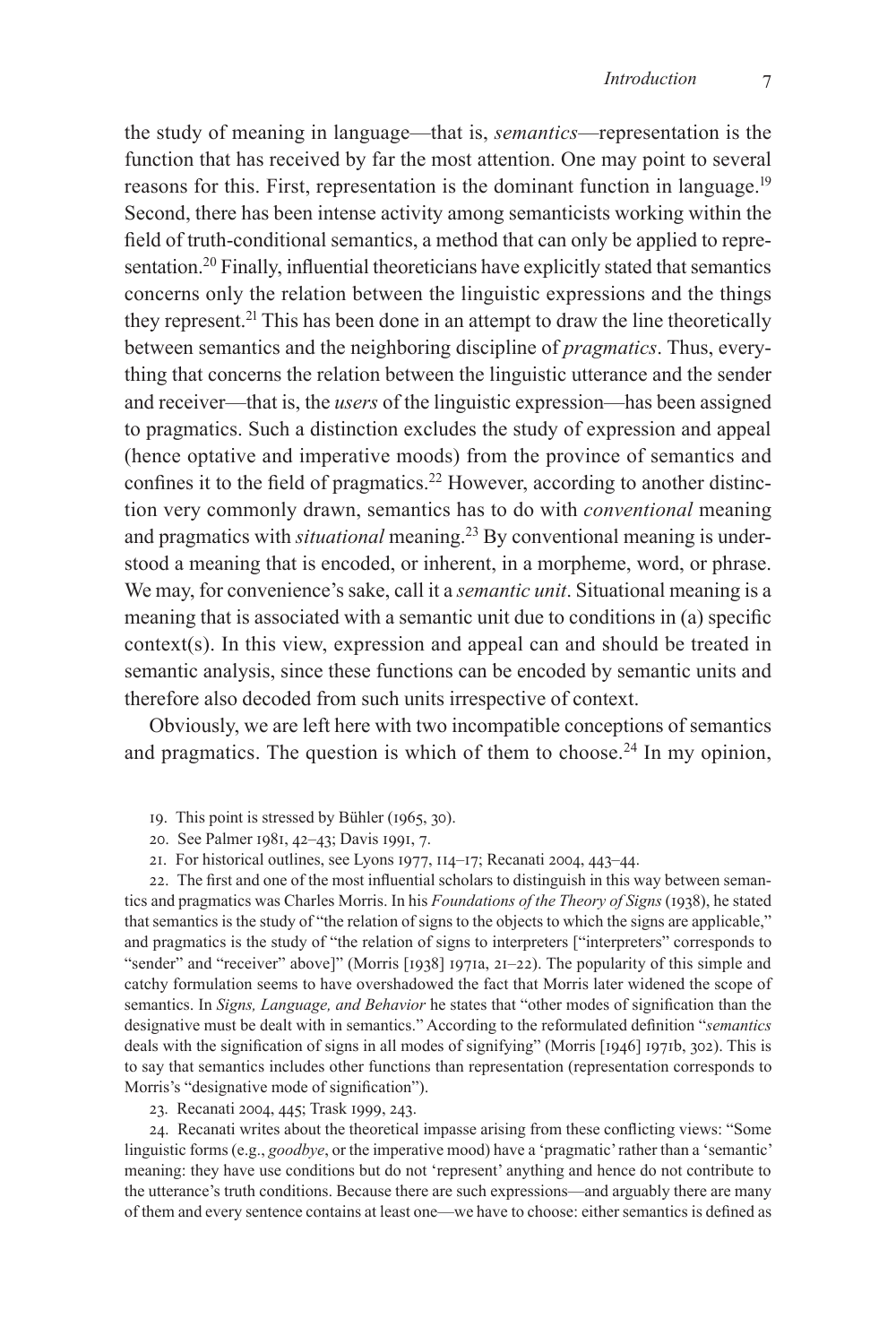to confine semantics to the representational function of the linguistic expression is untenable. For one thing, it is too much in conflict with the common understanding of the word "meaning" to exclude the expressive and appeal functions of linguistic expressions from a study of meaning in language. For another, the pioneer of semantic studies, Michel Bréal, included these functions on equal terms with the representative function in his work *Essaie de sémantique*, a book that was written long before the attempts to distinguish semantics from pragmatics.25 From Bréal and onward, the quest for conventional meanings has really been the gist of "semantic" studies, even in periods when they have been restricted to the representational function of the semantic unit. The birth of pragmatic theories like Austin's speech-act theory and Grice's theory of conversational implicature, came very much as reactions to the neglect of contextual factors in the linguistic study of meaning. Consequently, the opinion that semantics deals with conventional meaning is more to the point than the view that it is the study of representation in language. Thus, when I henceforth use the term "semantic meaning," it refers to what I have here called conventional meaning, whereas "pragmatic meaning" corresponds to situational meaning. However, I shall take the term "conventional" in a very restricted sense and include as semantic only those meanings that are most intrinsic to the form, as I will explain in the following subsection.

#### *1.3.2. Criteria for Explanatory Semantics*

Even if the distinction between semantic and pragmatic meaning is well motivated, it has to be admitted that an exact dividing line can be hard to draw. It is a well-known fact that semantic meanings develop from pragmatic meanings. What occasions this is probably that semantic units in given contexts can be ambiguous between a semantic meaning and a pragmatic meaning that is naturally inferred from it. If the inference is made often enough, it may happen that the unit starts to be used with its pragmatic meaning also in contexts where the same ambiguity with the semantic meaning does not exist. That is to say, the pragmatic meaning has become so intrinsic to the unit that it is no longer dependent on the original context. At that stage, the once pragmatic meaning has reached a status that is normally understood as semantic. An example of an English word that has gone through this development is *since*. Originally, it was an adverbial with the meaning "after that," but when it started to be used

the study of conventional meaning, or it is defined as the study of words-world relations. We can't have it both ways" (Recanati 2004, 445).

<sup>25.</sup> See Bréal's treatment of the "subjective element" in language (Bréal 1964, chapter 25). Note also that Bréal contrasted semantics not with pragmatics (orsyntax) but with phonetics (Bréal 1964, chapter 1).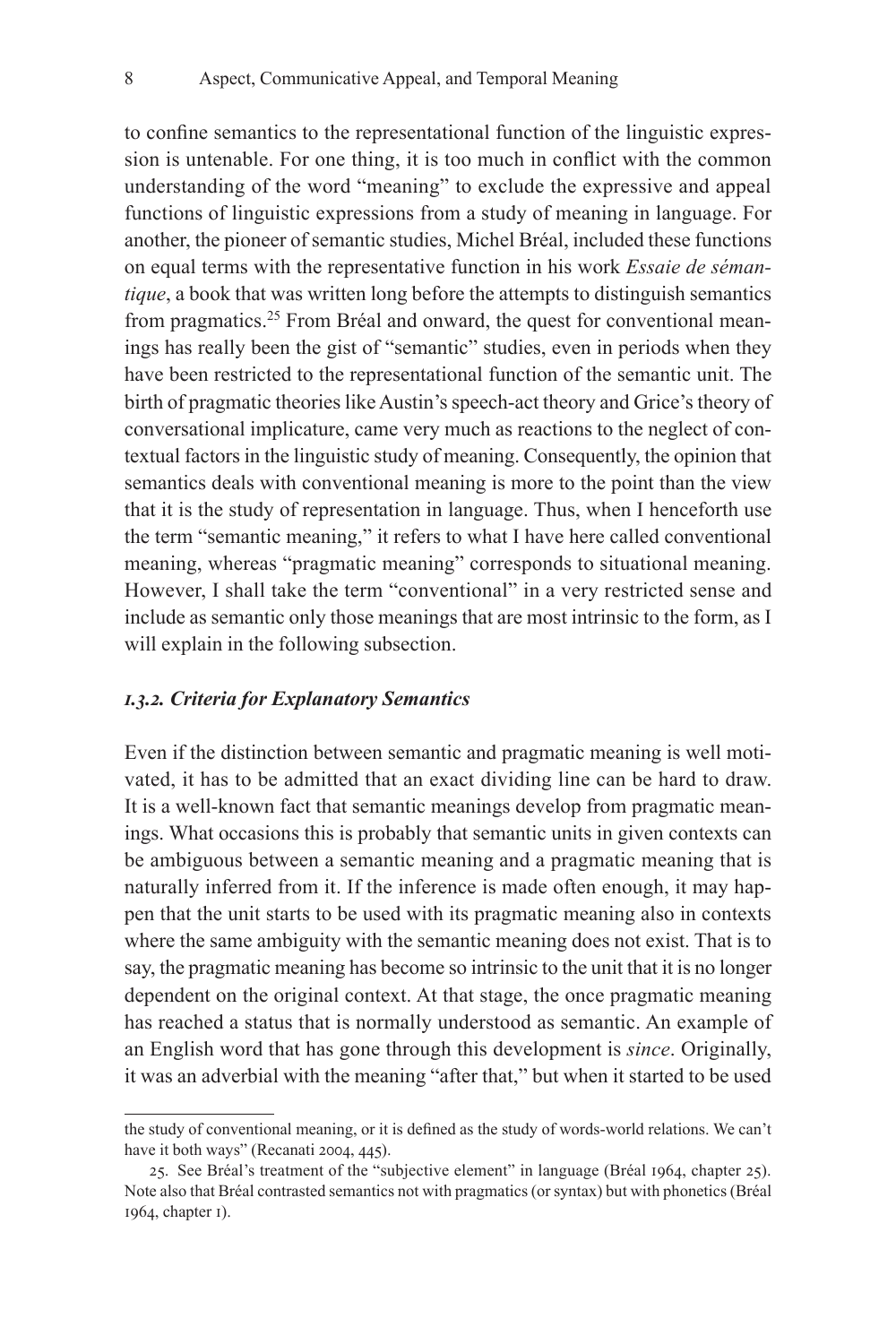as a conjunction it often acquired a connotation of causality. This ultimately led to a semantic *reanalysis* whereby it became possible to express the causal meaning independently of the temporal meaning.<sup>26</sup> Three examples borrowed from Hopper and Traugott illustrate the development of the form in its function as a conjunction. In the first sentence, *since* has only temporal meaning, in the second sentence, it is ambiguous between a temporal and a causal meaning, and in the third, there is only a causal meaning: $27$ 

- (1) a. I have done quite a bit of writing since we last got together.
	- b. Since Susan left him, John has been very miserable.
	- c. Since I have a final exam tomorrow, I won't be able to go out tonight.

Exactly when a reanalysis is accomplished is impossible to tell, since it always must happen in contexts where there is room for ambiguity. Moreover, the use of a semantic unit may vary across generations, social groups, and even within individuals. Consequently, the answer to the question whether a certain meaning is semantic or pragmatic depends on whom you ask. In fact, we should not think that semantic meanings exist apart from the language users. A meaning is semantic because it is *thought of* as inherent in the unit. However, since language is a common good, semantic meaning cannot be entirely subjective. It has to be communicable, hence more or less stable, hence also definable, although it is also negotiable to a certain degree. Ultimately, semantic meaning will always depend on actual language use. Under these conditions, a meaning can be said to be semantic with some degree of objectivity if it is regularly used in contexts where it is not ambiguous with some other semantic meaning—a criterion that is met in the case of the causal meaning of *since* in example (1). Conversely, a meaning that only occurs in contexts where it is ambiguous with a semantic meaning must be defined as pragmatic. This applies, for instance, to the request function of *can*, as in *Can you give me some water*? (see further discussion in subsection 5.2.3).

For the purposes of this study, it is necessary not only to distinguish between semantic and pragmatic meanings but also to find out what meanings are more *basic* than others. In the case of *since*, I consider the temporal meaning to be more basic than the causal, because the temporal meaning explains the causal meaning, but the reverse is not the case.

I shall use two heuristic criteria for establishing basic semantic meanings. The first of these is the criterion of invariance. Semantic invariance means that

<sup>26.</sup> *Webster's Encyclopedic Unabridged Dictionary of the English Language*, new rev. ed. (1994), s.v. "since."

<sup>27.</sup> Hopper and Traugott 2003, 80, 81.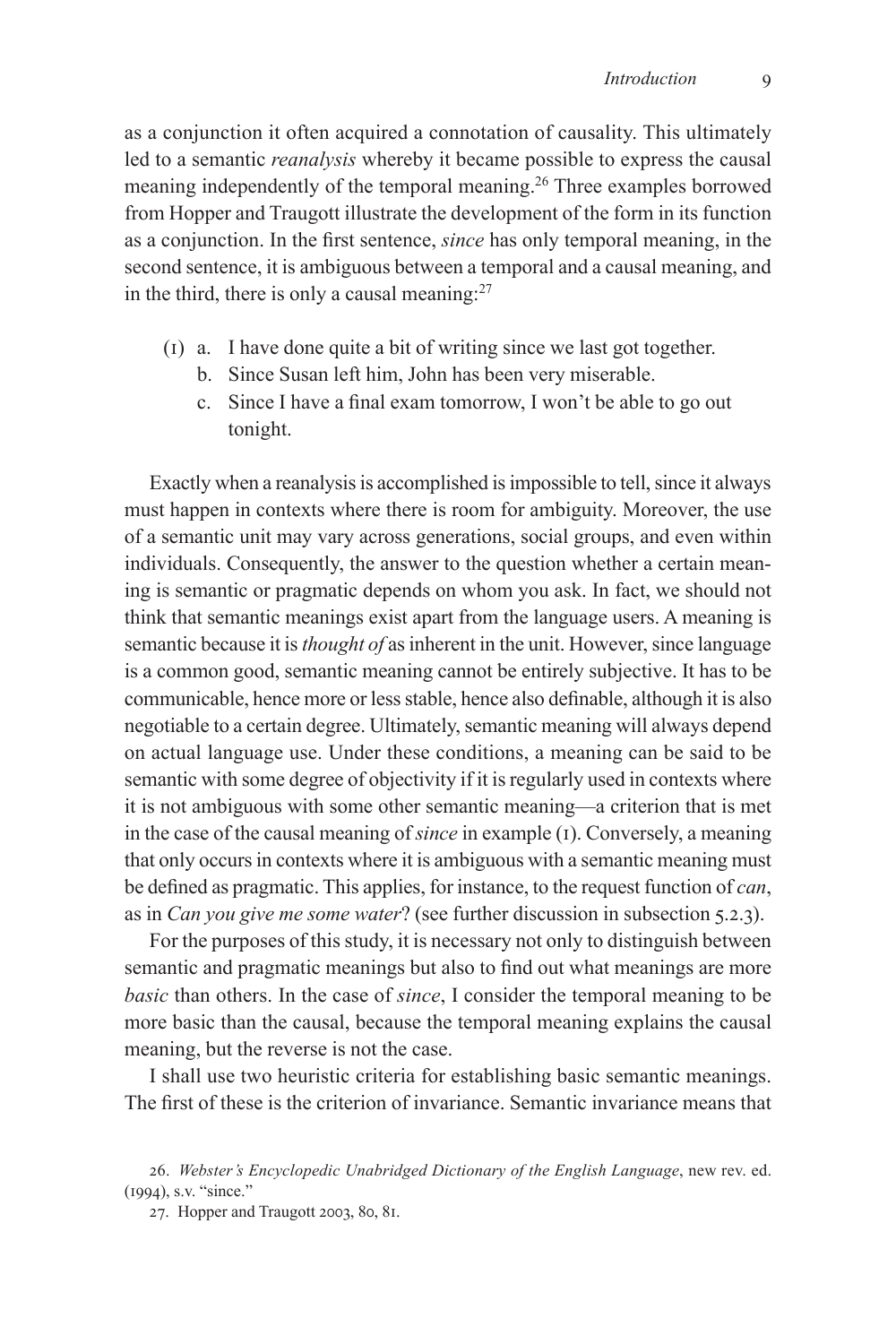the same meaning can be applied in different contexts and on different lexemes thanks to our ability for analogical reasoning. For instance, across contexts, the sense of an ongoing dynamic process in the English progressive form is present in both *I am running* and *I was running*, although in the former it is set in the present, and in the latter it is past. Similarly, across lexemes, a sense of dynamism is imparted to the predicate when the progressive is formed on an adjective (*You're being naughty*), even though the adjective, lexically speaking, has a stative quality.<sup>28</sup> Now, the criterion of invariance requires that the basic meaning of a linguistic form should be defined so as to accommodate the widest possible range of contexts and lexemes. Thus, in section 3.5 below, I show that my definition of "progressive aspect" applies to the English progressive forms not only in all contexts for which the conventional definition of "imperfective aspect" holds but also in contexts where the progressive forms have aorist meaning, which is incompatible with imperfective meaning. Hence, according to the criterion of invariance, my progressive meaning is more basic to the English progressive forms than imperfective meaning.

Second, following a criterion of cognitive precedence, I shall consider the basic meaning to be the one from which other meanings of the forms can be derived through reanalysis. Reanalysis, as described in the discussion of example (1) above, is a semantic "rule-change" that overturns the basic meaning and gives rise to a new semantic meaning in the form.<sup>29</sup> A common example of reanalysis of verbal forms is the future interpretation of the so-called prospective constructions, such as the English *to be about to*. Normally, this construction has present meaning, referring to the pre-stage of some event (*Right now, I'm about to take a nap*), but through reanalysis of the temporal structure of the phrase, it may be thought of as referring to the ensuing event, and the tense becomes future (*I'm about to take a nap in a few minutes*).30

It is necessary to bear in mind that different aspects of the meaning of a form can give rise to different forms of reanalysis, which means that a form can be invariant with regard to one of its meanings while it is reanalyzed with regard to another. For example, the English perfect is derived from a so-called resultative source by a reanalysis of diathesis from passive to active, but it is invariant in terms of its aspectual meaning (which motivates my use of the term "resultative" for perfects; see subsection 3.4.1). It may also be the case that more than one meaning is invariant across lexemes, as in the above-mentioned example *You're being naughty*, which expresses both the *Aktionsart* and the aspect of the

28. Even in adjectives, however, there are shades of dynamicity; see further section 3.2.

29. Hopper and Traugott 2003, 50, 63–64, 71.

30. This kind of reanalysis, which is treated under the heading "temporalization" in section 3.6 below, is more common with the construction *to be going* to, which is another English form often said to be prospective.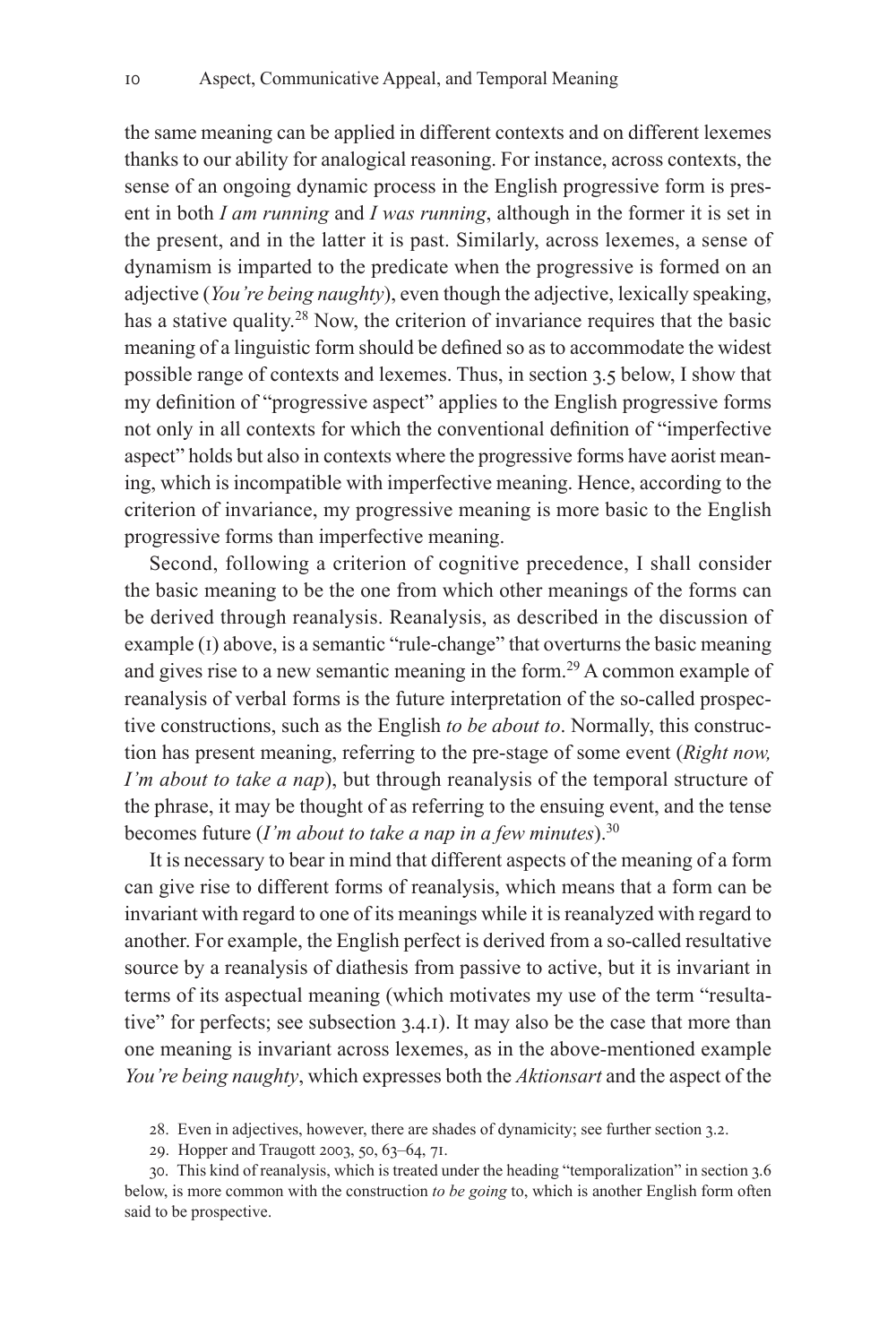prototypical progressive. In this study, I am interested in the temporal semantics of the verbal forms; hence the term "invariance" generally refers only to aspectual invariance. Aspectual invariance is dealt with below in sections 3.4, 3.5, 4.1.1, 4.2.1, 4.3.1, and 4.4.1. Reanalysis is discussed in sections 3.6, 4.1.2, 4.2.2, 4.3.2, and 4.4.2.

The approach to verbal morphosemantics taken in this study resembles the "principled polysemy" proposed by Andrea Tyler and Vyvyan Evans in their study of the meaning of English prepositions.<sup>31</sup> Their aim is to define various "distinct senses" of the prespositions and to identify a "primary sense" (cf. my "basic meaning") from which the other distinct senses can be derived.<sup>32</sup> Against this approach, it has been argued that "it may not be the case that a particular lexical form has a single primary sense from which language users perceive all other senses being derived."33 This criticism raises several issues at once. Firstly, there may not be any original basic meaning (or "primary sense") from which to derive others, because the basic meaning may have gone out of use. If two semantic meanings (or "distinct senses") in such a form have developed from one and the same now lost meaning through different ways of reanalysis, neither of them is the basic meaning. The form has become a so-called doughnut gram with a "hole" in the place of the central node of the semantic network, where the unifying basic meaning once existed.34 Second, it may be impossible to say with any reasonable certainty which meaning derives from the other without historical evidence from written sources.<sup>35</sup> And, third, even if this could be achieved through rigorous reasoning and/or comparative evidence, actual language users may not perceive the different meanings as related in that way.

There are different ways of dealing with these problems depending on whether the object of study is prepositions or verbal forms or some other category. As far as verbal forms are concerned, they tend to conform to well-known crosslinguistic types (e.g., resultatives and progressives), which makes the question of the diachronic relation between existing meanings relatively unproblematic. For the same reason, it is often possible to identify verbal doughnut grams (although this is not pertinent to the forms under scrutiny in the present study). As to the question of how language users perceive the relation between basic

31. Tyler and Evans 2003, 37–38.

32. See Tyler and Evans 2003, 42 n. 5, according to which prepositions can acquire distinct senses by the change of the spatial configurations or by changing from spatial to altogether nonspatial meaning. On their view of the role of reanalysis in this process, see, e.g., 60–61, 79–106 in the same study.

33. Tyler and Evans 2003, 59.

34. On doughnut grams, see Dahl 2000b, 10. The term "gram" is a shorthand for "grammatical morpheme" (Bybee, Perkins, and Pagliuca 1994, 2).

35. Tyler and Evans 2003, 46–47.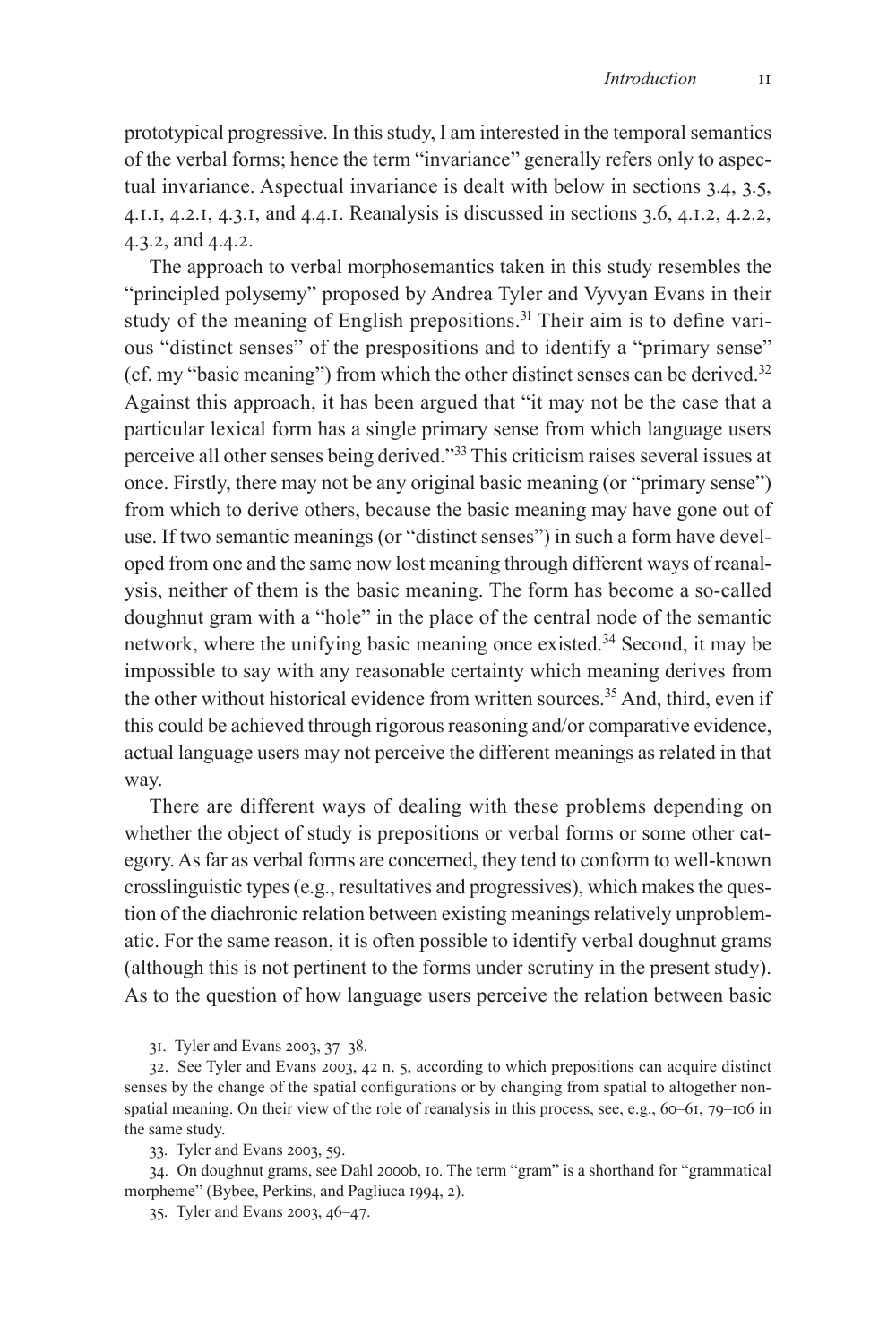and derived meanings, it must at the very least be considered probable that such meanings are felt to be somehow semantically related; that is, there is a polysemy of related meanings within one form rather than a homonymy of distinct forms with unrelated meanings. The relatedness of basic and derived meanings can be very obvious when forms within the same semantic domain are compared. Thus, it has been noted that the original deontic and volitive meanings of the English verbs *shall* and *will* restrict their use even as future auxiliaries.<sup>36</sup> By contrast, the future meaning of the phrase *be going to* tends to be associated with intentionality, just as the nonfuture meaning from which it derives.<sup>37</sup>

It is worth pointing out at this stage that the parameter of frequency does not play a role in the kind of semantics that I am proposing in this study. In this regard, I differ from Tyler and Evans, who count frequency ("predominance") among the criteria for determining primary senses of prepositions.<sup>38</sup> The same can be said with regard to a study by Alexander Andrason and Christo van der Merwe, who in a similar fashion combine the factors of frequency and diachronic precedence to establish the "prototypical" (cf. "basic") meaning of the Biblical Hebrew *qatal*. 39 I do not see how this is helpful, given the abovementioned fact that the oldest meaning of a form does not have to be the most frequent one.

Andrason and van der Merwe actually promote frequency at the expense of diachrony in their semantic analysis, since they claim that frequency alone defines prototypicality. The most frequent sense, they write, constitutes the "conceptual nucleus of the map from which [most] other senses cognitively emerge."<sup>40</sup> If this is so, however, prototypicality must be a very complex concept; the implication of Andrason's and van der Merwe's statement is that, when a new sense becomes more frequent than the prototypical, older sense from which it emerged cognitively by analogy or reanalysis, suddenly the older sense somehow begins to emerge cognitively from the new sense, and the prototype becomes the derivative. Moreover, it is unclear exactly what cognitive processes are triggered in this way by frequency. While it seems plausible to assume that the most frequent meaning will be the one that people are most likely to think of when the form is mentioned in isolation, the question here is how, and indeed whether, the most frequent meaning affects how we interpret the form in various contexts of actual use. Whatever the answer to that question may be, it is

- 38. Tyler and Evans 2003, 47.
- 39. Andrason and van der Merwe 2015, 87.
- 40. Andrason and van der Merwe 2015, 87.

<sup>36.</sup> Bybee, Perkins, and Pagliuca 1994, 15–17. It may be debated whether *shall* and *will* still can express their original meanings apart from the derived future meanings, but that does not affect the argument.

<sup>37.</sup> Langacker 2011, 85–88.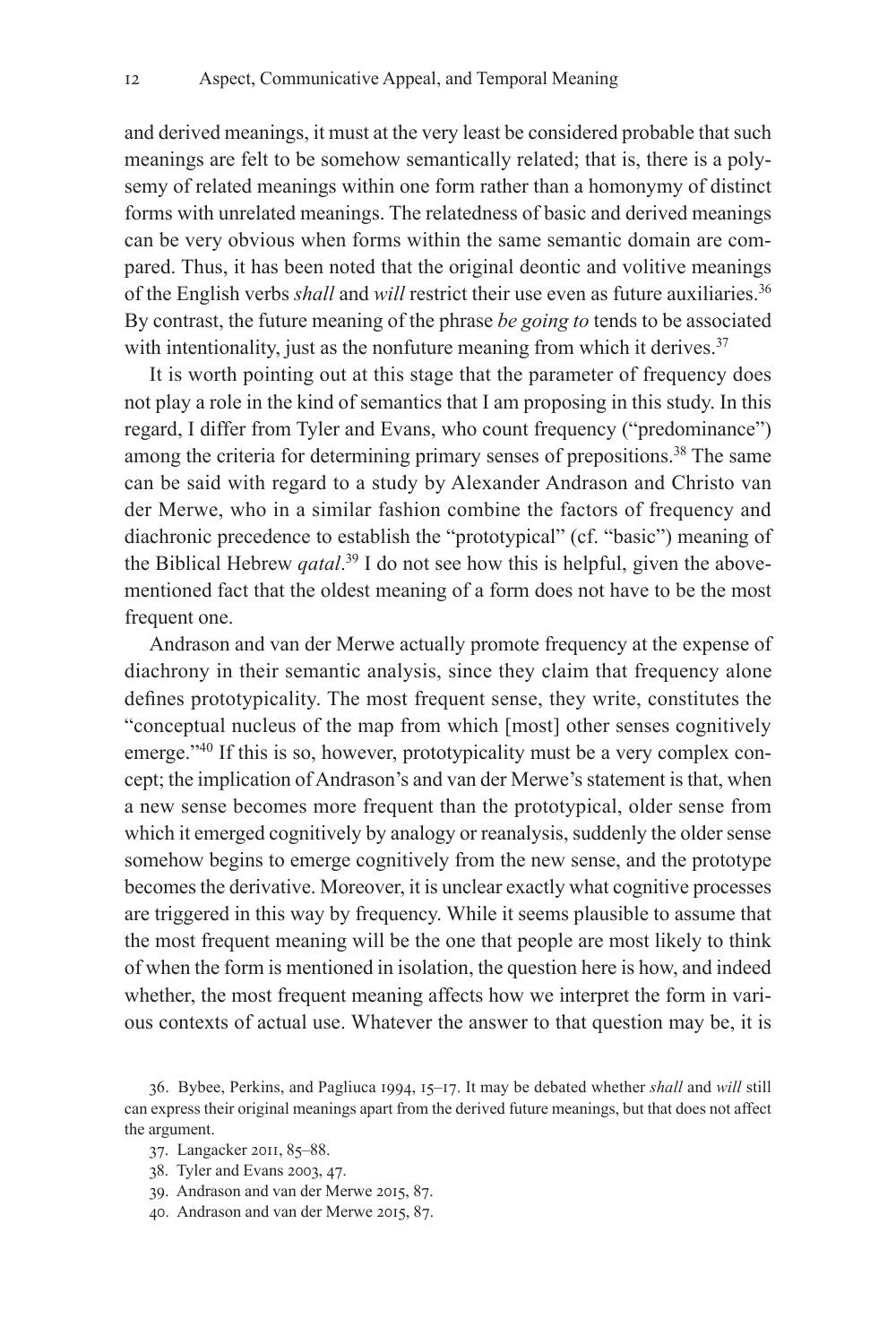highly implausible that an old meaning suddenly ceases to provide a cognitive basis for a new meaning only because it becomes a little less frequent. Consequently, the inferences whereby less frequent meanings "emerge" from frequent meanings, if they exist at all, must exist side by side with the inferences that work diachronically. This possibility should perhaps not be ruled out, but, in my opinion, the role of the most frequent meaning in the semantics of a form is still very hard to assess, and it is probably not quite as important as Andrason and Van der Merwe claim.

# **1.4. The Biblical Hebrew Verbal System**

The verbal forms under consideration in this investigation are the active participle *qotel* in predicative position, the suffix conjugation *qatal*, and the prefix conjugation *yiqtol*. The *yiqtol* conjugation is further subdivided into a "long" and a "short" variant, the *yiqtol*-L and the *yiqtol*-S. These are the main forms used in declarative utterances in Biblical Hebrew, and each of them is associated with certain aspectual and temporal meanings. The following overview lists some particular TAM meanings that are especially characteristic of the form in question:

*qotel*: progressive meaning regardless of tense, instant future;<sup>41</sup> *yiqtol*-L: generic/habitual meaning regardless of tense, future; *qatal*: perfect meaning regardless of tense, nonnarrative past; *yiqtol*-S: narrative past, volitive (jussive-prohibitive, cohortative).

The subdivision of *yiqtol* into *yiqtol*-L and *yiqtol*-S is to a large extent an artificial reconstruction based on two early West Semitic forms (*yaqtulu* and *yaqtul*), whose distinctive morphological features in Biblical Hebrew are reduced to mere vestiges in the shape of a group of "apocopated" forms in some thirdperson singular verbs.<sup>42</sup> However, by means of these apocopated forms and

41. "Progressive" will be used in a wider sense below and "instant future" will at least partly be covered by the term "preparative" (see subsections 3.4.2 and 3.4.3).

42. On the derivation of the Hebrew prefix-conjugation from the West Semitic *yaqtul* and *yaqtulu*, see Bergsträsser 1929; Müller 1988, 164–66; Waltke and O'Connor 1990, §29.4f–j; Tropper 1998, 161–64. On the derivation of the Hebrew prefix-conjugation from the West Semitic *yaqtul* and *yaqtulu*, see Bergsträsser 1929; Müller 1988, 164–66; Waltke and O'Connor 1990, §29.4f–j; Tropper 1998, 161–64. The long and short variants that have been identified in the Canaanite elements of the Amarna letters are the closest genetic relatives (Moran 2003, 41–49). The morphological evidence for the existence of the short form in this source material is not entirely conclusive but can be corroborated through syntactic analysis (Baranowski 2016). Ugaritic has also been pointed out as a relatively closely related language where the distinction is preserved, although it is visible only to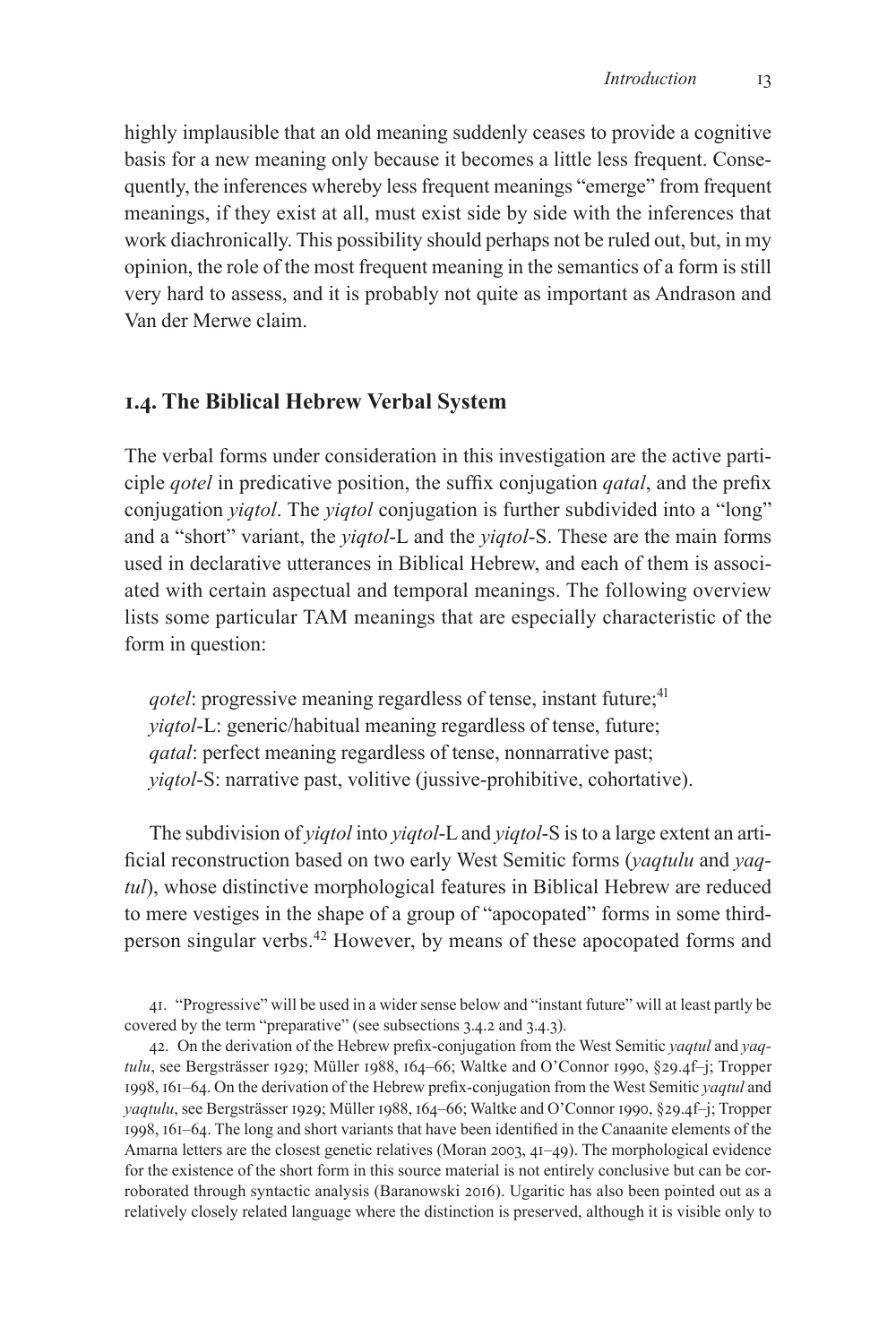comparative data from other Semitic languages, the descendants of the original long and short forms can mostly be identified even in Biblical Hebrew.<sup>43</sup> Furthermore, thanks to an idiosyncratic Hebrew development, the narrative past variant of the *yiqtol*-S is, in the vast majority of cases, recognizable through a special form of the proclitic conjunction *wə*- ("and"). When appended to the narrative *yiqtol*-S, it has an *a*-vowel and normally causes gemination of the first consonant of the prefix, or, alternatively, when this is prohibited for phonological reasons, the  $a$  is lengthened to an  $\bar{a}$ .<sup>44</sup> This variant of the *yiqtol*-S is conventionally glossed as *wayyiqtol* and is commonly treated as a verbal form in its own right. The volitive variants of the *yiqtol*-S are referred to as "jussive" and "cohortative."45 Thus, at a maximum, the *yiqtol* is divided into no fewer than four individual verbal forms: the *wayyiqtol*, the jussive, the cohortative, and the imperfect. The last corresponds to *yiqtol*-L in the above list and is often simply called *yiqtol*.

My main reasons for using the term *yiqtol*-S for all the three subclasses mentioned are the following:

First, the *wayyiqtol* is not the sole representative of the narrative past *yiqtol*-S. There are also a number of free-standing *yiqtol*-S in the biblical corpus, which can be identified through analysis of their textual function and/or because

a very limited degree in the consonantal script. The nature of the relationship between the Biblical Hebrew and the Ugaritic verbal systems depends very much on how the long and the short forms are used in past contexts in Ugaritic, which is a highly disputed question. An overview (in chronological order) of the various standpoints on the issue can be obtained from Gordon 1955, § 13:31–32; Greenstein 1988, 13–14; Smith 1994, 39–41; Tropper 2000, § 76.341–48; Greenstein 2006, 79–91; Bordreuil and Pardee 2009, 46; Tropper 2012, § 76.412; Hackett 2012.

<sup>43.</sup> See, however, the problem with the free-standing declarative *yiqtol*-S (4.4.3).

<sup>44.</sup> There have been various attempts to explain the *wa*C-(C)-pattern in the *wayyiqtol*. McFall (1982, 217–19) provides a list of fifteen different suggestions. Afew scholars believe that the proclitic  $wa$ - has nothing to do with the conjunction  $wz$ -; some hold that it contains nothing but the conjunction and that the gemination/lengthening of the syllable arose due to stress patterns of the verb in a pre-Masoretic stage of the language (after McFall's work, this view has been proposed by, e.g., Blau 2010, 285–86); others suggest that it consists of the conjunction and some adverbial/ particle or auxiliary (for a later proposal, see Testen 1998, 190, 195–97); some have argued that it is an artificial invention of the Masoretes (see Furuli 2006, 147–48; Van de Sande 2008, 226–32). Wikander (2010, 265) understands the *wa*- as an original conjunction that has developed into a kind of augment marking past tense.

<sup>45.</sup> The cohortative differs formally from the jussive by the ending -*â* (except in some weak verbs and in verbs with object suffixes), but comparative evidence shows that this ending is appended to the short variant of the prefix-conjugation (see Lipiński 1997, §§39.5–11). The forerunner of the Biblical Hebrew cohortative in Canaanite is for this reason called *erweiterte jussiv* by Tropper and Vita (2010, §4.2.4; cf. the *erweiterte Kurzform der Präfixkonjugation* in Ugaritic [Tropper 2012, §77.33]). See also Cook 2012, 238–41. Larcher (2012, §1.1.4) confirms the above-mentioned findings within the context of Arabic when he derives the so-called *énergique* (the Arabic morphological parallel to the Biblical Hebrew cohortative) from the *apocopé* (cf. *yiqtol*-S), but his classification of the *apocopé* as a variant of the *imparfait* (cf. *yiqtol*-L) is confusing.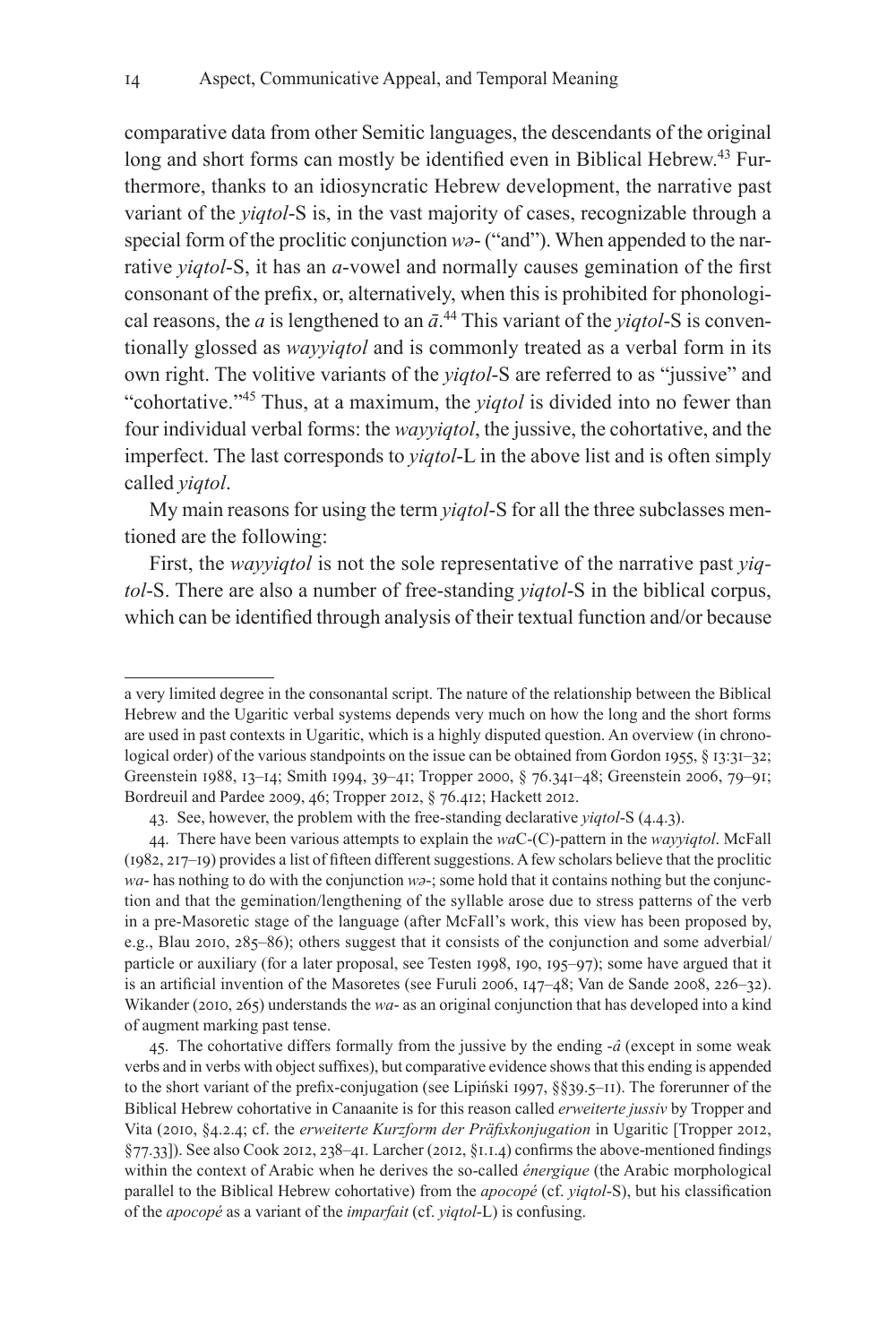they are apocopated (4.4.3). Most of them are found in poetic texts, but there are also a few cases in prose.

Second, the issue of this study is the semantics behind the temporal meanings of the Biblical Hebrew verbal forms. I preclude the possibility that the volitive meaning of the *yiqtol*-S lies behind its past meaning and the traces of perfect/ resultative meaning that are found in the material. If there is a common origin (which is practically certain), the development must have gone in the opposite direction.46

The *qatal*, too, is often divided into two different forms. Besides the ordinary *qatal*, often called the "perfect," there is the so-called perfect consecutive, which consists of the *qatal* preceded by the proclitic *wə*- ("and") and is primarily used for representing future or past habitual sequential events or for sequential events in commands. It is glossed as either *weqatal* or *weqataltí* in the literature. The latter variant is intended to distinguish the perfect consecutive from the past nonhabitual and nonsequential syndetic perfect, which also consists of the *wə*plus *qatal*. 47 The -*tí* ending in *weqataltí* indicates that the perfect consecutive has the stress on the ultima in the first-person singular, a feature that distinguishes it from the ordinary *qatal*, which has the stress on the penultima (*qatálti*). The same shift of stress occurs also in the second-person masculine singular, but it is not obligatory in either of them, and in certain weak forms of the verb it never occurs.48 It cannot serve as evidence that *qatal* and *wəqataltí* are morphologically distinct in Biblical Hebrew, and there is no comparative evidence that such a distinction ever existed in earlier stages of the language. Neither does the proclitic *wə* serve as a distinctive feature, since *wə* + *qatal*, as already said, may be a past nonconsecutive perfect as well. Moreover, there are undeniable cases of "consecutive *qatal*" without proclitic *wə* in Biblical Hebrew.49 As for future meaning, it is well known to be expressed not only by *weqataltí* but also by nonconsecutive *qatal* (4.3.1). Consequently, there is little reason to treat *qatal*

46. On the existence of typological evidence in favor of this interpretation, see 4.4.4. There are indeed also examples of developments from volitive to past meanings, viz. the narrative imperative, which is found in a number of Balkan languages (Friedman 2012, 417–22). For several reasons, however, this phenomenon cannot be considered as a parallel to the Biblical Hebrew *yiqtol*-S: (1) It is an areal, *Sprachbund*-phenomenon, rather than a widespread, universal phenomenon that can be expected to occur independently in different languages (Friedman 2012, 417, 421); (2) the imperative, although volitive, does not correspond typologically to the jussive/cohortative; (3) the narrative imperative is a stylistic device, not a default narrative form; (4) a volitive source for the Biblical Hebrew narrative *yiqtol*-S cannot account for the resultative/perfect meanings of the form.

47. On the nonsequential *weqatal*, see Driver 1892, §132–33; Waltke and O'Connor 1990, §32.3; Gibson and Davidson 1994, §84. Joüon and Muraoka (2009, §43) call these cases "anomalous," but they are too numerous to be treated as such.

48. Joüon and Muraoka 2009, §43.

49. This highly significant but surprisingly overlooked fact is further discussed in subsection 4.3.1 below.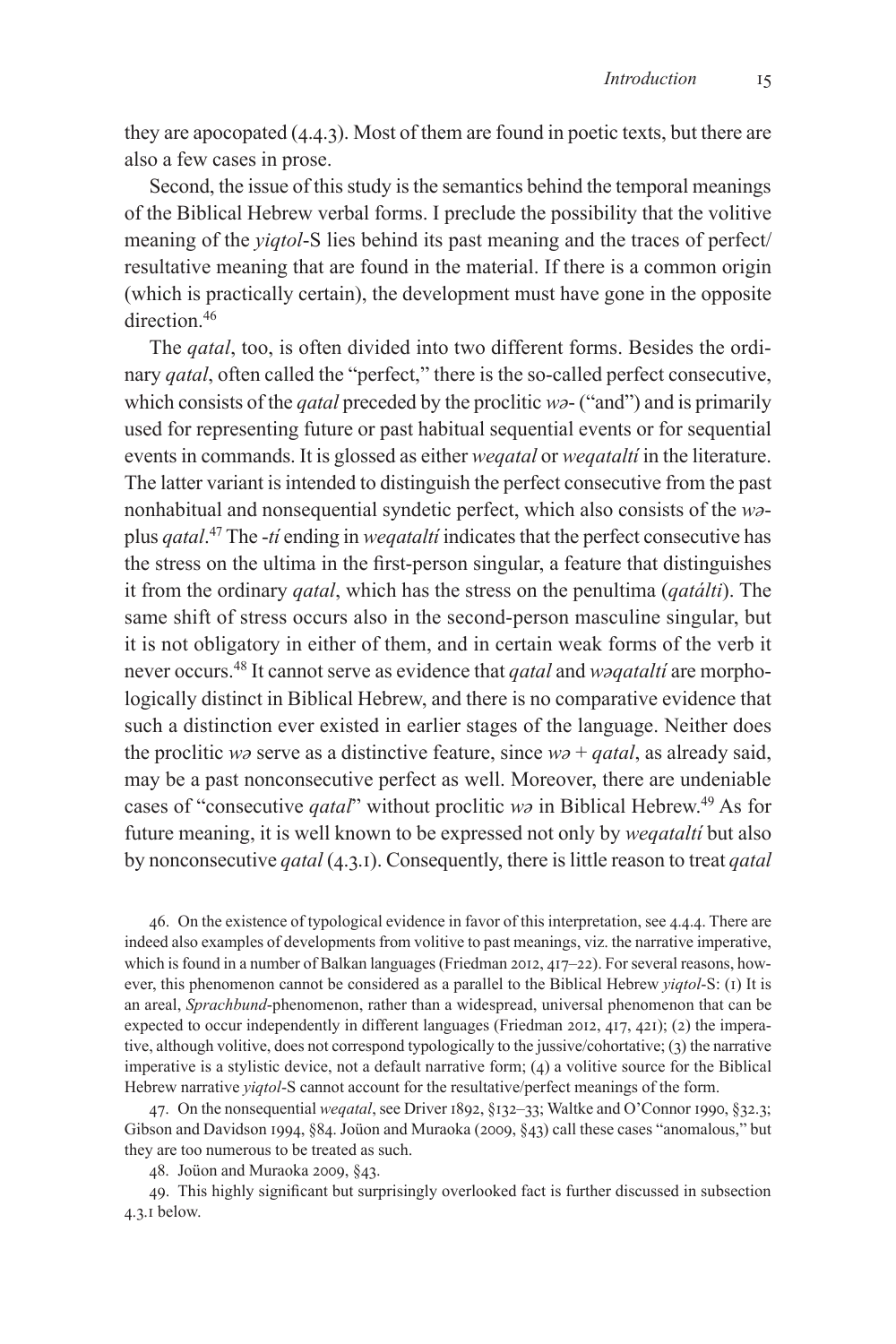and *weqataltí* as two different forms with different meanings. Rather, the *weqataltí* is a *qatal* in a specific type of interclausal connection. Its largely divergent temporal and modal meanings must be assumed to be pragmatically, and not semantically, determined. Thus, when I use the gloss *weqataltí* in this study, it signifies not a verbal form but the syndetic *qatal* with consecutive function.

Completely outside the temporal system is the *imperative*. However, it will be used for contrastive studies in chapter 5 to illustrate the semantic feature of reduced appeal, which crosscuts the whole verbal system and may be relevant for the temporal interpretation of the other forms.

### **1.5. Scope**

In this section, I shall comment on certain factors having to do with the scope of the study: first, the body of data that will serve as witness to the language here called Biblical Hebrew, and, after that, the two factors within this body of data that often (though not in the present study) are allowed to delimit the scope of studies of the Biblical Hebrew verbal system—namely, the diachronic diversity of the corpus and the distinction between prose and poetry.

#### *1.5.1. Source Material*

The linguistic data for this investigation are taken from the Hebrew Bible as it is preserved in the Masoretic tradition. A more comprehensive investigation would broaden the scope and consider manuscripts of other textual traditions as well as inscriptions and ostraca belonging to the same linguistic stage as the preserved text of the Hebrew Bible. However, these witnesses have been omitted for practical reasons.

The investigation of the data from the Hebrew Bible is adapted to the purpose of the investigation. This is foremost a synthetic study, attempting to apply new theory to verbal usages that have been studied by generations of grammarians. For the selection of examples, I have consulted Driver 1892; Waltke and O'Connor 1990; Gibson and Davidson 1994; Joüon and Muraoka 2009; and Joosten 2012. I have also worked with samples of continuous texts where all the verbal forms under consideration have been checked for their tense and aspect meanings. The samples were chosen so as to reflect the diachronic diversity of Biblical Hebrew (Exod 15; Judg 5; Ps 18; Gen 26–29; Neh 3:33–9:37). In addition to that, I have used various computer software for searching specific uses. The way of working has been designed to find verbal uses with relevance to the problem of verbal semantics and temporality in Biblical Hebrew, as well as to check and complement the established knowledge in the field. Hopefully, the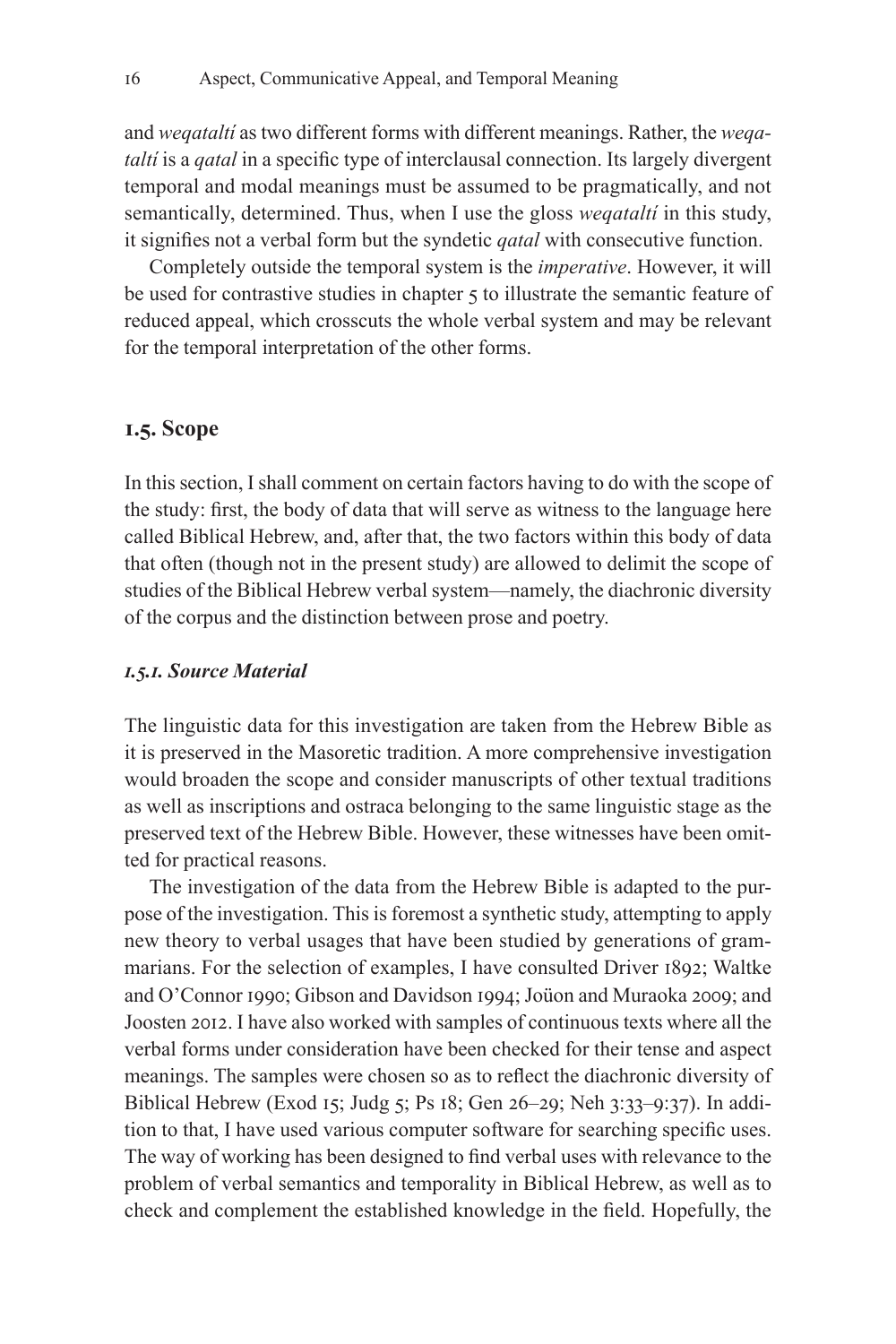synthesis arrived at can provide a basis for more extensive corpus studies, but that lies outside the scope of the present investigation.

With regard to the linguistic quality of the Masoretic Text, it is relevant to know that the Masoretic punctuation system for indicating vowels and geminated consonants was developed many centuries after the consonantal text was recorded. It cannot be excluded that the pronunciation of certain words has been corrupted. As far as the verbal system is concerned, it has been claimed in (at least) two recent studies that the *wa*C-(C)-pronunciation in the "consecutive" imperfect, *wayyiqtol*, is a Masoretic innovation. Evidence for this is sought in the fact that this pronunciation is not reflected in the fragments of the Hebrew-Greek transliteration in the second column of Origen's *Hexapla*. Rolf Furuli hypothesizes that the pronunciation arose spontaneously in the synagogal reading of narrative prose texts.<sup>50</sup> The Masoretes associated the reading with past meaning and made an attempt to distinguish systematically between past *wayyiqtol* and nonpast *wə* + *yiqtol*. For consistency's sake, they carried out the distinction even in nonnarrative texts, although the synagogal reading tradition, according to Furuli, did not use the *wa*C-(C)-pronunciation there. Moreover, the Masoretes allegedly had problems with the temporal interpretation of the construction in the prophetic and poetic books, which explains the unexpected appearances of *wayyiqtol* forms in those texts.

Axel Van de Sande has another explanation.<sup>51</sup> He suggests that the *wa*C-(C)-pronunciation was deliberately invented by the Masoretes in order to make it similar to the *ha*C-(C)-pronunciation of the definite article. The argument is as follows: (1) Arab grammarians called the Arabic variant of the prefix conjugation *al-muḍârî* ("the one that is similar") because it has certain formal properties in common with the noun. (2) Past meaning is, according to Van de Sande, similar to the definite meaning of the noun, whereas future meaning is similar to the indefinite meaning. (3) Influenced by the Arabic grammatical tradition and its analogy between the prefix conjugation and the noun, the Masoretes created the *wa*C-(C)-pronunciation for the syndetic preterite *yiqtol*, as if it contained the definite article (*ha*-) of the noun, while keeping the *wə*-(C)-pronunciation for syndetic future *yiqtol* on analogy with the *wə*-(C)-pronunciation of the syndetic indefinite noun. Like Furuli, Van de Sande supposes that many *wayyiqtol*-forms in poetry result from the misinterpretation of the Masoretes.

The main argument against these hypotheses may simply be that the assumptions they make about the grammatical thinking of the Masoretes are too speculative. In addition to that, they presuppose the somewhat unlikely scenario that the *wa*C-(C)-pronunciation was so important for the Masoretes as to impel them

<sup>50.</sup> See Furuli 2006, 139–41, 147–48.

<sup>51.</sup> See Van de Sande 2008, 226–32.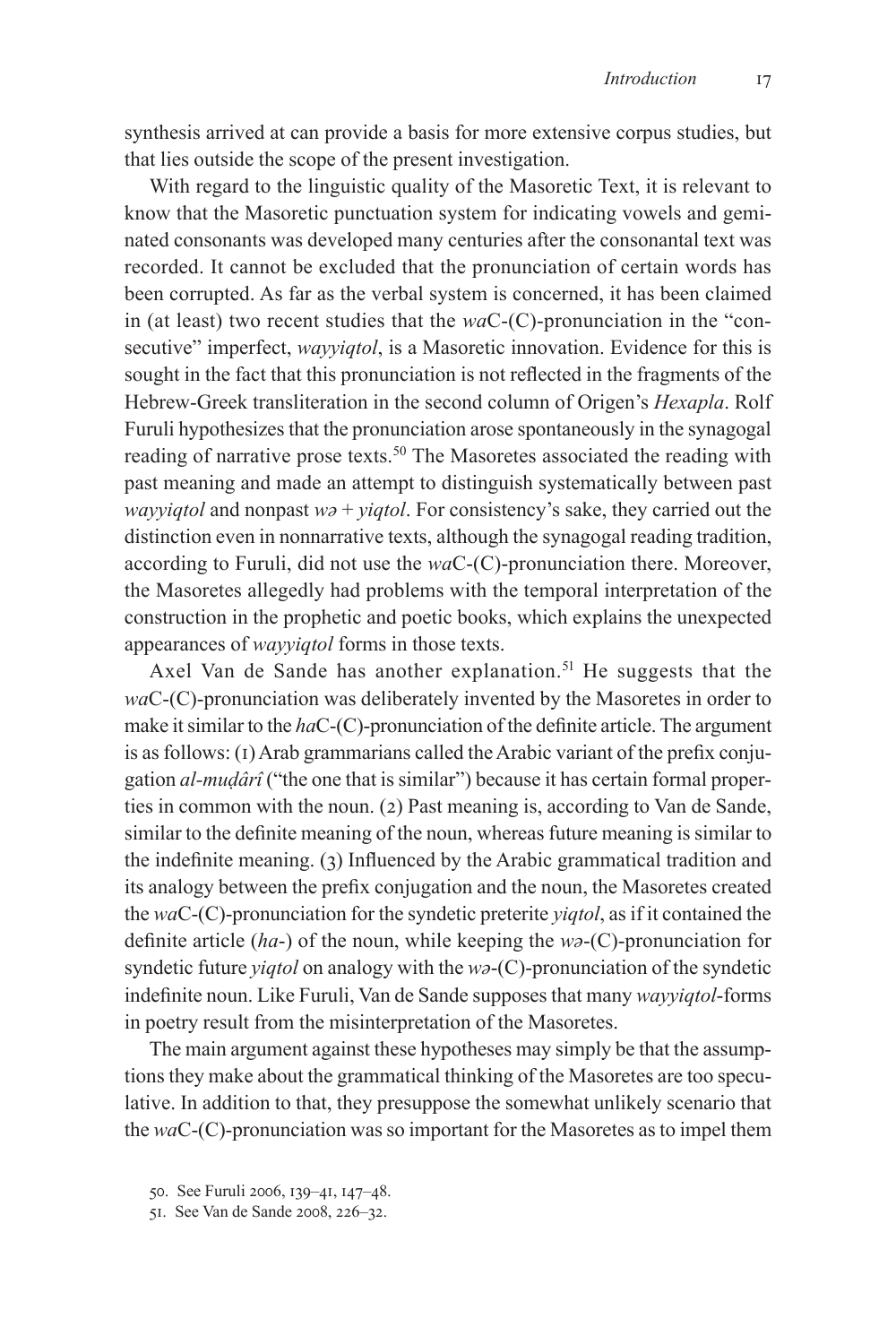to meddle with their sacred tradition.<sup>52</sup> The generally held opinion is that the Masoretes did not invent forms, even though some punctuations reflect pronunciations that may be late or dialectal.<sup>53</sup> An alternative and perhaps less farfetched explanation is that either Origen's source failed to reproduce the distinct pronunciation of *wayyiqtol*—a construction that had been out of use for a long time in non-Biblical Hebrew—or Origen himself did not recognize it.

Another possible source of error in the Masoretic Text is the indication of stress. Some of the apocopated variants of *yiqtol*-S have the stress on the prefix instead of on the stem, which is the rule in other *yiqtol*-forms. According to some scholars, this is a residue from an earlier stage when all *yiqtol*-S could be distinguished from *yiqtol*-L by the position of the stress in the word. Possibly, the distinction was still made in biblical times but was lost in the subsequent textual transmission.<sup>54</sup> This hypothesis is interesting but has no great consequences for the study of the verb in Biblical Hebrew as preserved in any of the extant sources. Even if there once was such a distinction, it is no longer available. Our only possible point of departure is the Masoretic Text.

#### *1.5.2. Diachronic Diversity*

The texts of the Hebrew Bible may originate from a period of many centuries. It is common to distinguish between three diachronic stages within Biblical Hebrew: Archaic Biblical Hebrew, Standard Biblical Hebrew, and Late Biblical Hebrew.55 This provokes the question of whether we should not expect the verbal system to have changed so much over time as to justify a study of diachronically conditioned uses rather than one universal use.

Indeed, some differences do exist. Typical of Archaic Biblical Hebrew is, for example, a high number of free-standing *yiqtol* with the same function as the narrative *wayyiqtol*. *Qotel* in predicate position is also rare, especially with progressive meaning.56 This could perhaps indicate that a significant change in the verbal system took place in the transition from Archaic to Standard Biblical Hebrew, but it may also be due to the limitations of the corpus.<sup>57</sup> Special fea-

52. Furuli (2006, 147–48) says that the Masoretes would not make deliberate changes in the texts. However, it is somewhat unclear from his account how that statement complies with the fact that *wayyiqtol* occurs in poetry, since Furuli assumes that the *wayyiqtol*-pronunciation belonged to prose.

53. Sáenz-Badillos 1996, 78–79; Tov 2001, 47–49. See also Blau 2010, §3.3.2.2.7.

54. So Zevit 1988, 28. See also Bloch 2009, 42 (citing Qimron), and Blau 2010, §3.5.12.14–15.

55. Kutscher 1982, §17; Sáenz-Badillos 1996, 52. There is also a bipartite division, expressed with different terminology, which draws the main line between Standard and Late Biblical Hebrew, thus conflating the earlier phases into one. For a brief overview, see Young 2003, 3–4.

56. Sáenz-Badillos 1996, 58; Notarius 2010, 245; Bergström 2016, 217–26.

57. See 4.1.1 n. 277.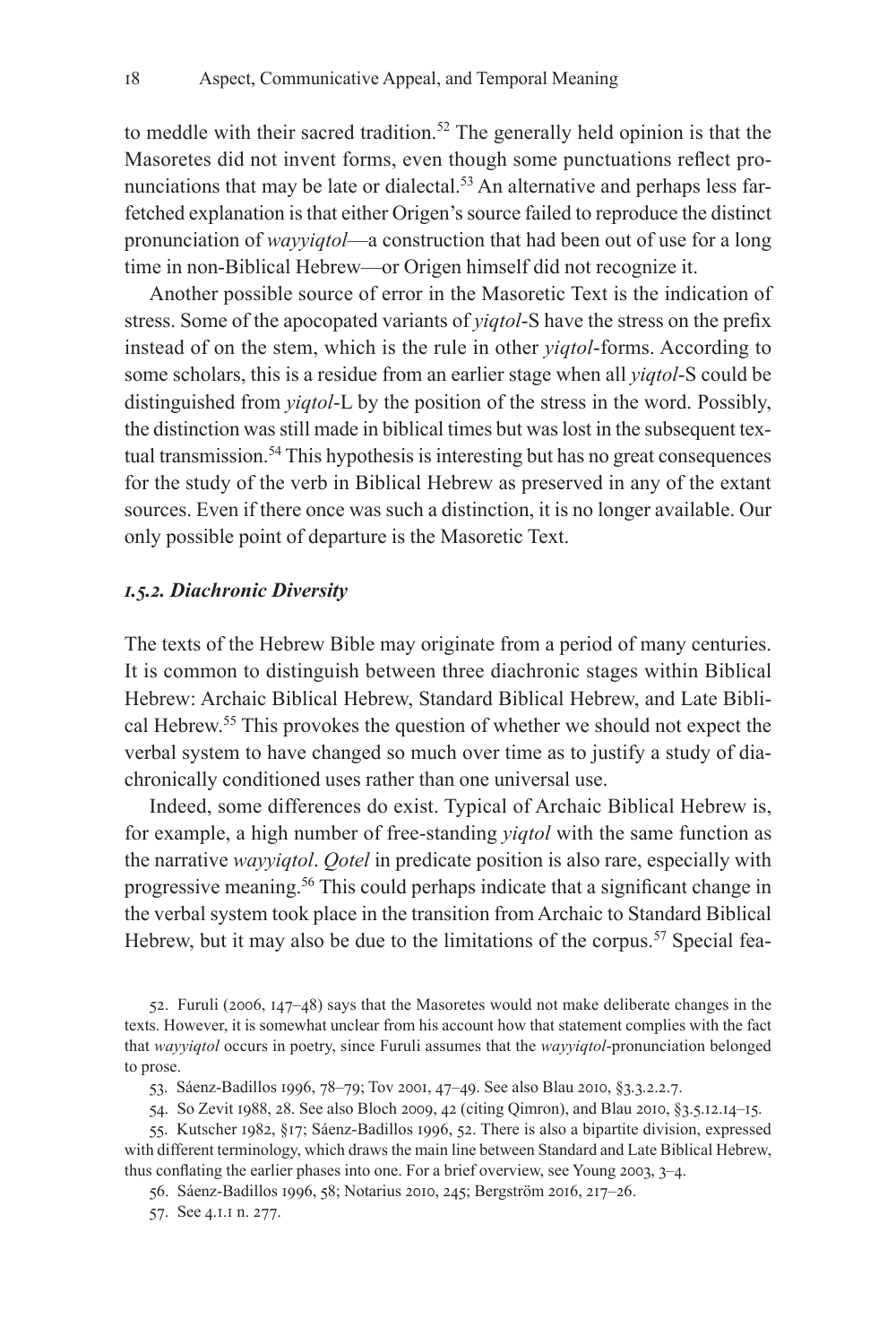tures in Late Biblical Hebrew are, inter alia, a decrease of *yiqtol* and the virtual disappearance of *weqataltí* for expressing habitual events in the past, and a corresponding increase of the periphrastic *hayah* (perfect of *hyh*, "to be") *qotel* in the same function. However, except for the case of the past habitual *weqataltí*, most of the differences between Late and Standard Biblical Hebrew may be only tendencies.58 Even if they are likely to reflect a real development in the verbal usage, there is a fundamental continuity in central functions, such as the ones exemplified in section 1.4.<sup>59</sup> The shift to the more tense-oriented system found in Rabbinic Hebrew has not yet occurred.<sup>60</sup>

#### *1.5.3. Prose and Poetry*

Another argument against a comprehensive description of the Biblical Hebrew verbal usage is the differences between prose and poetry. No doubt, most of the difficult uses occur in the poetic texts. Scholars have often explained them as violations of grammar or instances of poetic license, or claimed that the grammar of poetry differs from that of prose.<sup>61</sup> Grammatical irregularities due to strict adherence to various poetic functions are found in all kinds of languages. Possible cases of poetic license having to do with verbal uses are found, for example, in Medieval Romance verse. Harald Weinrich holds that especially

58. See Eskhult 2000; Joosten 2006, 141; 2012, 407.

59. Free-standing *yiqtol* with narrative function occurs also in later poetic texts (see, e.g., Bloch 2009, 61–66 on Isa 41:1–5 and Ps 44) and is even found in the prose text of Daniel (Dan 8:12). *Hayah qotel* with habitual meaning is used also in Standard Biblical Hebrew (Ehrensvärd 2003, 171 n. 33). On past habitual *yiqtol* in Late Biblical Hebrew, see Eskhult 2000, 85; Bergström 2015. Some scholars even argue that there is an essential continuity in the verbal usage all the way up to Qumran Hebrew. Thus, Holst (2008, 140) finds that the usage of *yiqtol* and *weqataltí* in instructional and hortatory discourse is the same in Qumran Hebrew (represented by the War Scroll) as in Standard Biblical Hebrew. Furuli (2006, 85–88), who claims to have investigated all available data, concludes that there is no difference in the understanding of the conjugations in Qumran as compared to Biblical Hebrew. While this may be correct for the central functions of the forms, there are enough minor differences to distinguish between Standard Biblical Hebrew and the later linguistic stages on the basis of verb usage. For surveys of this issue, see Eskhult 2000; Joosten 2012, 377–409.

60. See Kutscher 1982, §218; Geiger 2012, 492–93.

61. Thus, for example, Bergsträsser (1929, §6.i.) complains that the verbal usage in Biblical Hebrew poetry has developed to "einer völligen Verwischung der Bedeutungsunterschiede der Tempora und einem Regellosen Promiscuegebrauch sämtlichen Tempusbezeichnungen." Nyberg (1952, §86mm–oo) hypothesizes that some "irregularities" in the verbal usages of the poetic texts may be due to the dogmatic preferences of the Masoretes. Hatav (1997, 24) leaves out the poetic material from her thesis with the motivation that "the verb forms function differently in prose as opposed to poetry." A similar expression is found in Fensham 1978, 10. Niccacci (1997, 77–78) counts "non-detectable versus detectable verbal system" among his "main characteristics of poetry versus prose" (in a more recent work, however, he has rejected this description; see Niccacci 2006,  $247$ ). The influence of poetic license on verbal usage is considered by, e.g., Michel (1960,  $11$ –13); Gross (1976, 32 n. 50); Hatav (1997, 24); Joosten (2002, 52); and Joüon and Muraoka (2009, §11 a).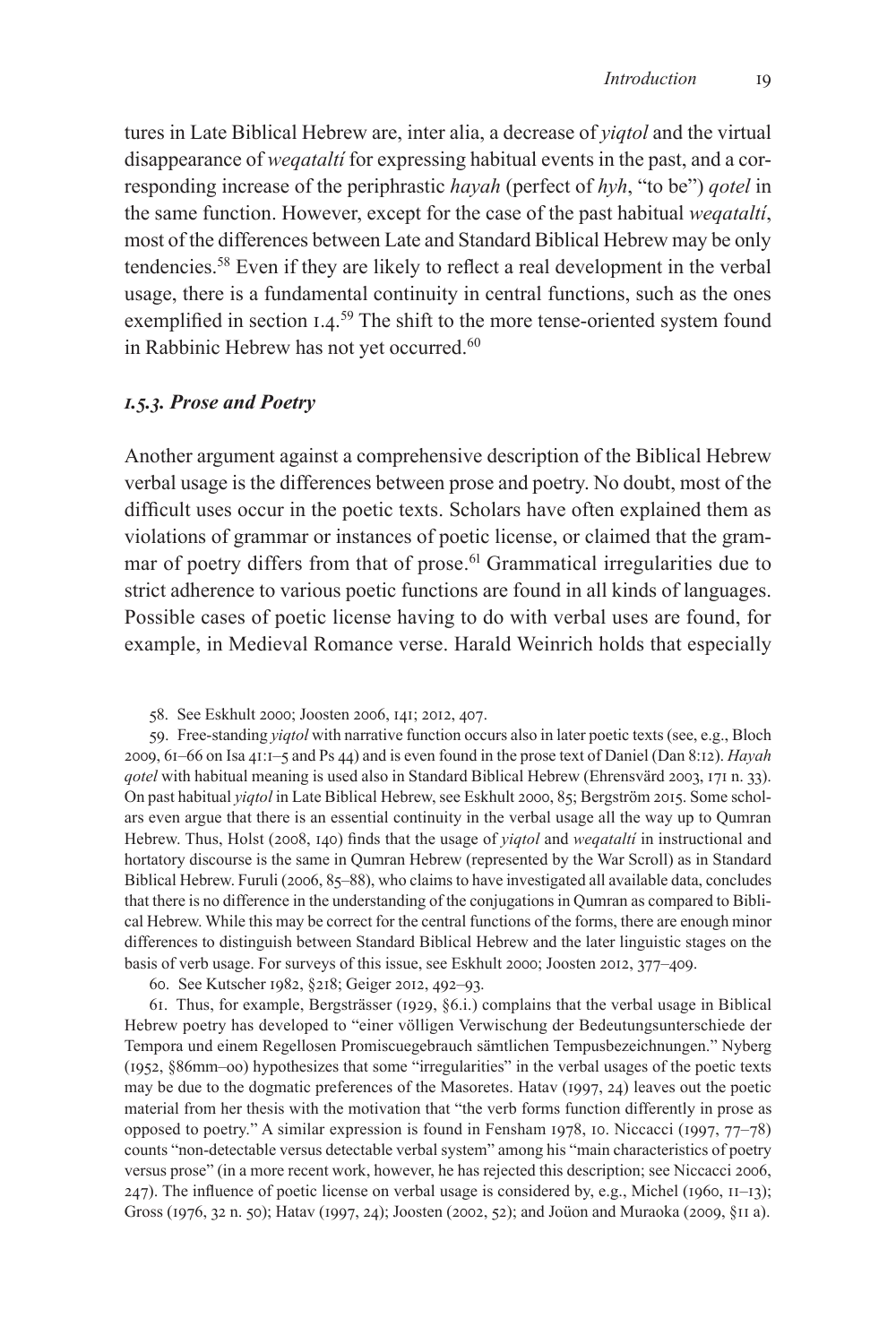the common and sometimes very abrupt switches between the *passé simple* (a preterite aorist) and *présent* (present tense) in the narration of past events are more likely motivated by the poetic demand for rhyme or assonance than by the narrators' wish to switch temporal perspective.<sup>62</sup> Others believe that the irregularities are due to metrical constraints.<sup>63</sup>

Rhyme or meter, if not nonexistent, is certainly not sufficiently constitutive for Biblical Hebrew poetry to force verbal forms to behave irregularly. The most characteristic feature of Biblical Hebrew poetry is parallelism, a kind of repetition of semantic or grammatical patterns in two or more adjacent lines. Wilfred G.E. Watson, in his work on classical Hebrew poetry, describes one characteristic of parallelism that is pertinent to verbal usage. Having first surveyed a number of repetitive verse patterns found in the poetry, he concludes that "the poets were well able to exploit repetition," and continues: "Too much of the same word or phrase, though, can lead to monotony and therefore become boring."<sup>64</sup> To prevent this monotony, Watson explains, there were some manoeuvers to ensure variation. For instance, the poets could alternate between *yiqtol* and *qatal* when verbs from the same root are used in two parallel half-lines, as in Ps 38:12:

(2) ʾōhăḇay wəreʿay minnæḡæḏ niḡʿî yaʿămōḏû ûqərôḇay merāḥōq ʿāmāḏû My friends and my companions stay (*yiqtol*) away from the presence of my sores, and my neighbors stay (*qatal*) far away from me.

According to Adele Berlin, the tense-shift does not occur "for semantic reasons" but functions as "a kind of grammatical parallelism."<sup>65</sup> This phenomenon is, to my knowledge, the only possible case where it has been demonstrated how the choice of verbal forms in Biblical Hebrew verse may have something to do with a well-defined kind of poetical feature. Nevertheless, this does not entail that the verse-lines in question are "ungrammatical." Berlin does not say that Ps 38:12 is an example of poetic license, but even her claim that the semantics plays no part in the shift of tenses may be an overstatement. True, the shift of conjugations may appear to us as a kind of antithetical grammatical parallelism, but it may at the same time be an "antithetical *semantic* parallelism." For an adequate description of the grammar of poetry one has to carry

<sup>62.</sup> Weinrich 1977, 252. Weinrich also says that the opposite opinion is common.

<sup>63.</sup> For a survey of the research in the field, see Fleischman 1990, 67.

<sup>64.</sup> Watson 1994, 279.

<sup>65.</sup> See Berlin 1985, 36.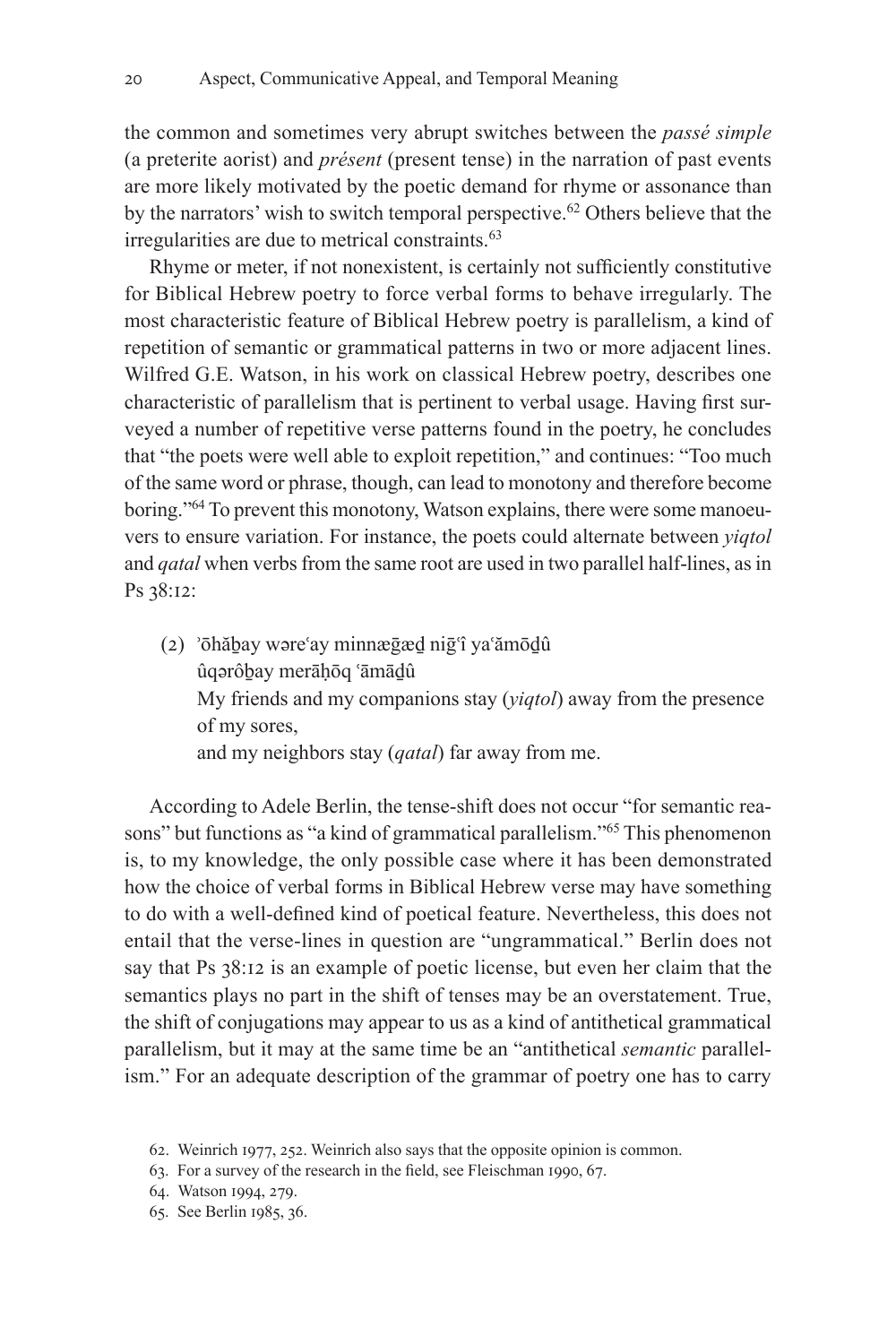out poetical and grammatical analyses separately. In particular, one should be careful not to speak of poetic license or similar to describe phenomena that are just not sufficiently understood. This only perpetuates the idea that everything in poetry that does not conform to the standards of prose is aberrant or at least more artificial or archaic and less representative of "the grammar of Biblical Hebrew"—an attitude that overlooks that the language of literary prose is also to some degree artificial, or at least stylistically and grammatically restricted, and that some facts of the Biblical Hebrew grammar might be better attested in poetic texts. As far as verbal grammar is concerned, it is possible that a too rigid distinction between the grammars of poetry and prose has led to a slight underestimation of the role of free-standing past narrative *yiqtol*-S in the prose texts (see 4.4.3).

That being said, however, the prose texts constitute the natural starting point for a study of the Biblical Hebrew verbal system, since they generally have clearer contextual indications of the temporality of the clauses. Therefore, most of the conclusions drawn in this study will be based on prose texts.

## **1.6. Summary**

The aim of the present study is to provide a semantic description of the Biblical Hebrew verbal forms that explains their temporal meanings. Section 1.1 gave a background to the problem by exemplifying the abundance of diverging suggestions of what grammatical terms to use for a specific form. As a major factor in the controversy, I pointed to the lack of a common theoretical basis, especially regarding the central notion of aspect. An important contribution toward a solution was found to be provided within the so-called grammaticalization approach, according to which it is possible to classify the Biblical Hebrew verbal forms into cross-linguistic verbal types and reconstruct how their various meanings have developed along two main diachronic pathways in accordance with universal principles. The two specific pathways that have been found to be relevant for Biblical Hebrew run from progressive to future and from resultative to past; that is, from what I called "aspectual" to temporal meanings. *Qotel* and *yiqtol*-L belong to the progressive pathway, whereas *qatal* and *yiqtol*-S belong to the resultative.

In section 1.2, I stated that the overarching aim of the study will be accomplished by several steps. First, I shall develop a theory of aspect and tense that explains how tense meanings can develop from the resultative and progressive aspects. I shall then apply the theory to the Hebrew data to see to what extent the various uses of the forms express or can be derived from an original progressive and resultative meaning. Finally, the semantic difference between the forms on the same pathway needs to be investigated.